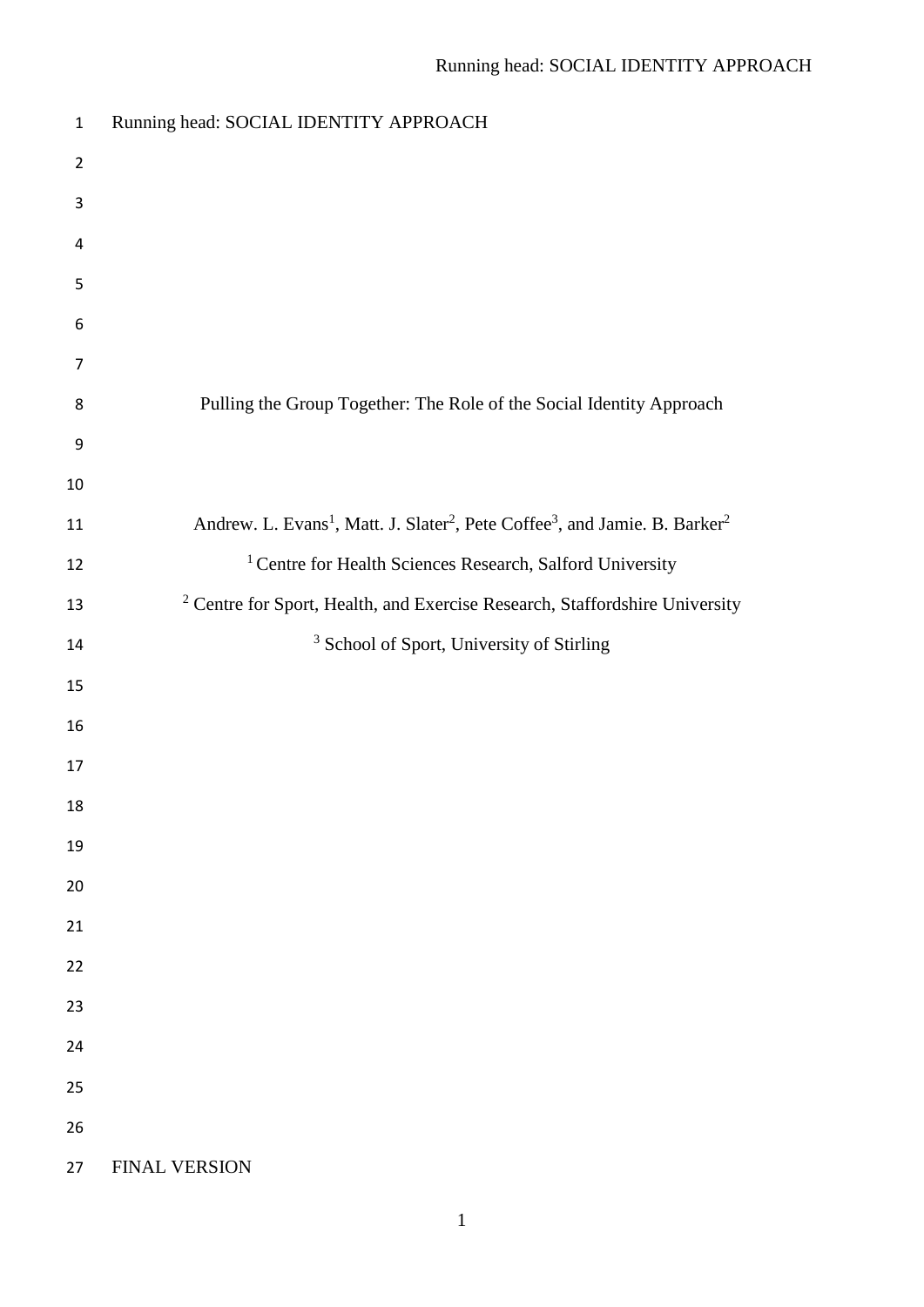## **Introduction**

 How do coaches successfully pull a group together? This chapter focuses on the role and importance of creating and maintaining social identities for group functioning and performance. Research documenting the role and importance of social identities has increased considerably over recent years, with over 200 research articles published across a variety of psychological domains in 2012 alone (Haslam, 2014). Given the wealth of empirical studies available, we have chosen to focus on key research articles within our review of social identity literature to highlight the role and importance of social identities in coaching contexts. Ultimately, social identity researchers recognise that groups are dynamic and have the capacity to change individuals which means that groups and organisations are much more than an aggregation of their individual parts (Haslam, 2004). Therefore, the key to successfully pulling a group together from a social identity perspective lies in the understanding and promotion of a shared sense of social identity among group members. For a coach to understand their role in optimising group functioning and performance, the social identity approach to leadership (Haslam, Reicher, & Platow, 2011) contains four principles that can be implemented within coaching practice. This chapter will also explore each principle of social identity leadership for a coaching audience.

### **Key terms**

 According to the social identity approach, individuals can define themselves in terms of personal or social identities (Haslam, 2004). A personal identity reflects the unique attributes and characteristics that define an individual (Fransen et al, 2015). On the other hand, a social identity represents the sense of belongingness and emotional significance an individual feels towards a particular group (Slater, Evans, & Barker, 2013). In sport, an athlete may develop or maintain a social identity with a team (e.g., the England soccer team) and/or an organisation (e.g., United Kingdom [UK] Sport). To illustrate the distinction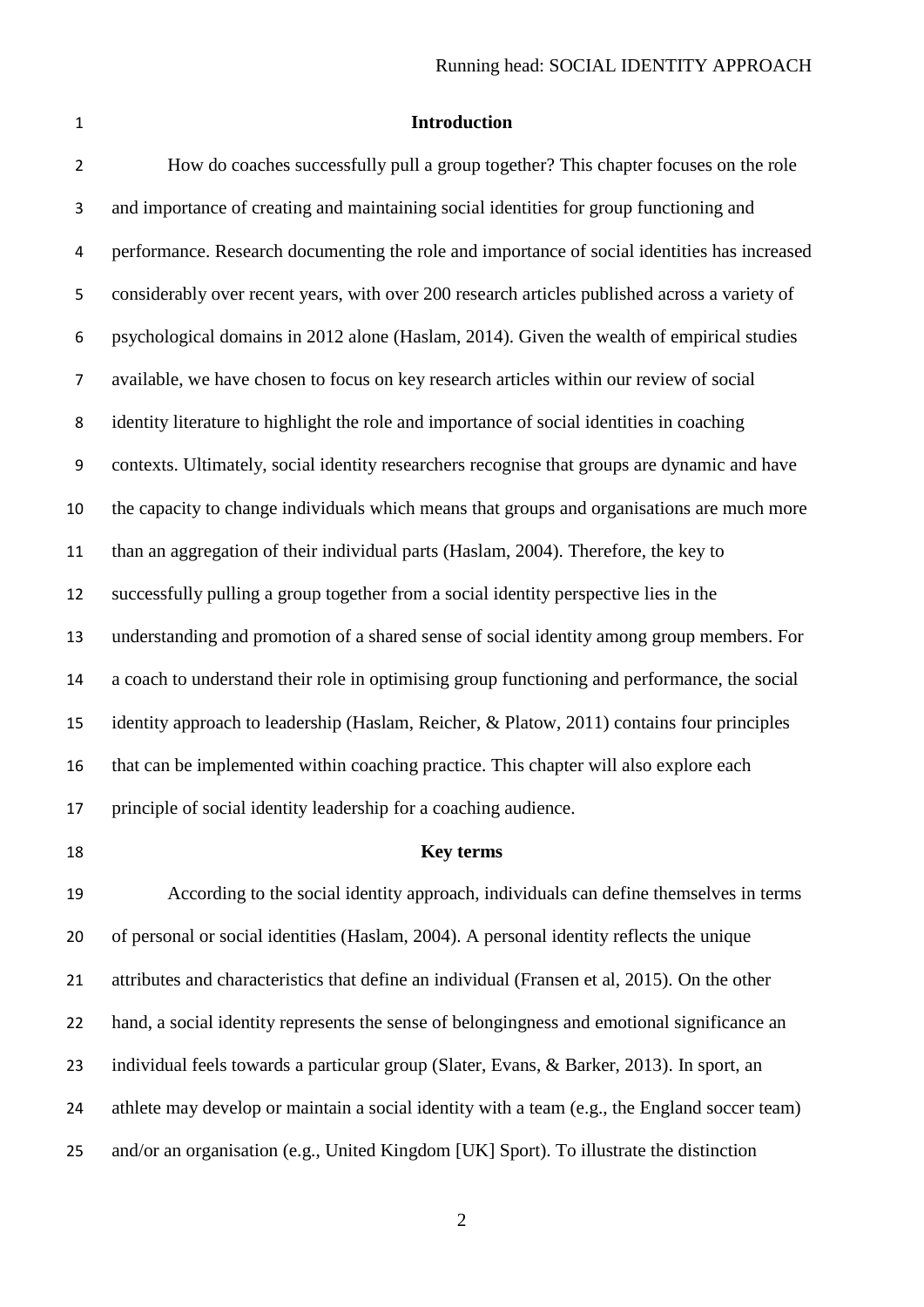between personal and social identities consider the case of Mark—a cricket batsman. Mark is creative, extroverted, and energetic as an individual which are characteristics that define Mark as a person ("I am Mark, a creative, extroverted, and energetic individual"). Mark also belongs to a cricket team with other athletes that share the same goals and interests (e.g., to win cricket matches). Mark's membership to a cricket team additionally defines Mark as a person. A social identity should not be confused with the term cohesion—a predominant group-level psychological factor—which represents the tendency of individuals to stick together and remain united when pursuing goals and objectives (Carron, 1982). Although social identity and cohesion are significantly and positively related (Evans, Coffee, Barker, Allen, & Haslam, 2015a), social identity reflects the psychological significance of groups to individuals whilst cohesion represents a group-oriented behaviour. The notion that individuals with a strong sense of social identity share goals and interests highlights that social identities are meaningful to individuals. The meaning (or reason) individuals attach to their social identity is commonly termed as the content of social identity (Turner, 1985). Arguably, the most common contents of social identity prevalent in elite sport centre around achievement or excellent performance (Evans, Slater, Turner, & Barker, 2013; Slater, Barker, Coffee & Jones, 2015).

 Given the importance of social identities for group functioning and performance, the social identity approach to leadership provides coaches with four main principles that make for effective leadership. The first principle of social identity leadership suggests that leaders should be an in-group prototype. An in-group represents a group that an individual has formed a social identity with whereas an out-group signifies a group that an individual has not formed a social identity with. Being in-group prototypical therefore means that coaches should aim to represent the values of the group to which they belong. The second principle purports that leaders should be an in-group champion. Being an in-group champion means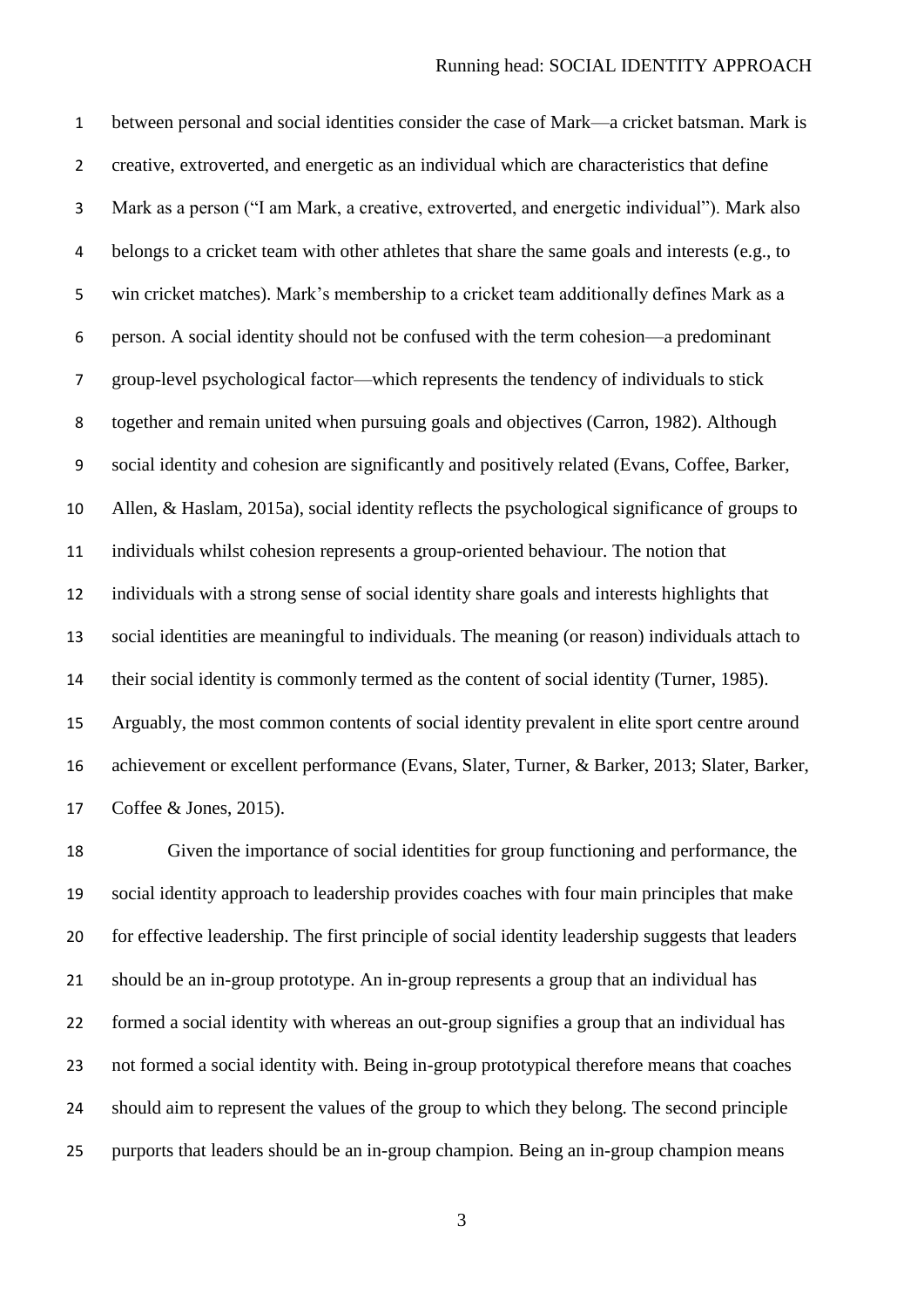that coaches should be solely motivated to further the collective interests of the group to which they belong. The third principle explains that leaders should be entrepreneurs of social identity. In other words, coaches should seek to construct meaningful in-group values that mobilise collective action. Finally, the fourth principle suggests that leaders should be embedders of social identity. Being an embedder of social identity means that coaches should aim to make in-group values a reality.

 From this point, this chapter will: (a) review research on the role and importance of social identities, the content of social identities, and social identity leadership; (b) suggest future research; and (c) outline applied recommendations for coaches aiming to pull groups together through the harnessing of social identities.

## **Review of the Literature**

# **The social identity approach**

 The social identity approach is a psychological framework incorporating several predictions about cognition, emotion, and behaviour that are communicated through two theories: social identity theory (Tajfel & Turner, 1979) and self-categorisation theory (Turner, 1999). Ultimately, the social identity approach recognises that the psychology and behaviour of group members is not simply determined by the ability of individuals to think, feel, and act as individuals (as "I" or "me"). The psychology and behaviour of group members is also influenced by the capacity of individuals to define themselves as belonging to meaningful social groups (as "we" or "us"; Fransen et al., 2015). Initially, the social identity approach stipulates that an individual will be inclined to categorise themselves as a member of a group (i.e., self-categorisation) when the differences between themselves (e.g., cricketers) and members of one group (e.g., a cricket team A) are smaller than the differences between themselves and members of other groups (e.g., other cricket teams) within a particular context (e.g., a league). This process is commonly known as comparative fit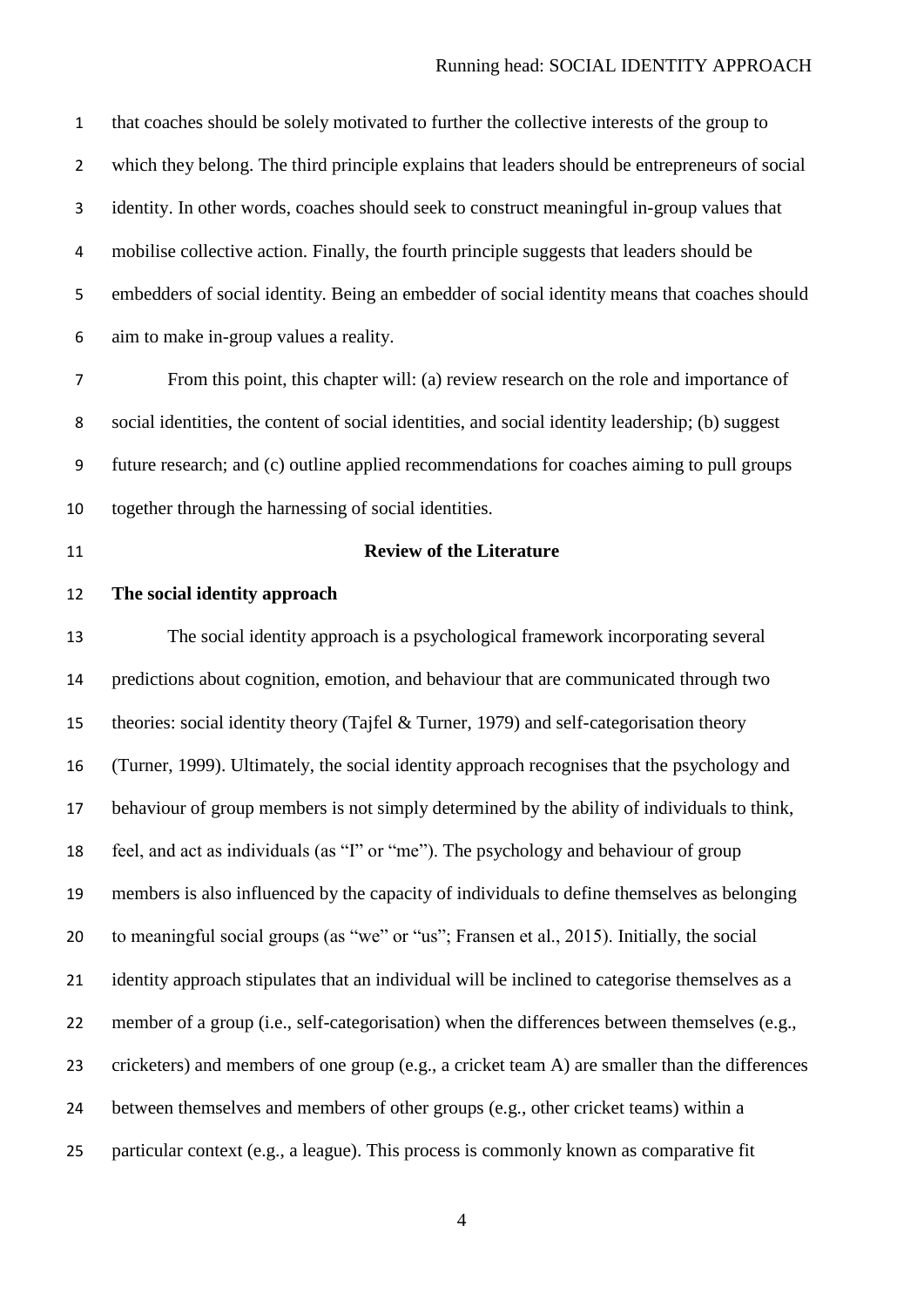(Turner, 1999). An individual will also be inclined to categorise themselves as a member of a group when their beliefs about in-group values (e.g., to win) are consistent with actual in- group values. This process is commonly known as normative fit (Turner, 1999). Self- categorisation then initiates a process of depersonalisation where individuals view themselves and other in-group members as interchangeable representatives of the attributes and qualities associated with their group (Hornsey, Dwyer, Oei, & Dingle, 2009). Depersonalisation means that individuals do not view themselves and other in-group members as a collection of idiosyncratic individuals. Depersonalisation causes individuals to define themselves and others as belonging to a collective entity (e.g., *we* are a cricket team) rather than being defined through more personal forms of identity. At the point of depersonalisation, an individual has formed a social identity with their respective group. Depersonalisation then triggers a final process known as self-stereotyping where in-group members adopt forms of attitude and behaviour prescribed by in-group values (Turner, 1999). So, self-stereotyping would suggest that athletes will exert high levels of effort when being hard-working as a group is a valued component of social identity. The main implication of self-stereotyping is that in-group members will bring their attitude and behaviour into conformity with their in- group prototype whilst generating positive attitudinal consensus and behavioural uniformity (Hogg, 1992). Based on the social identity approach, the development of a social identity would appear to be an important pre-requisite for group-oriented thinking and behaviour (see Figure 18.1).

# **The importance of social identities**

 A critical mass of research across psychological domains has demonstrated that a strong sense of social identity significantly predicts a range of outcomes including morale, self-esteem, burnout, stress, satisfaction, and commitment (Haslam, Jetten, & Waghorn, 2009; Haslam, O'Brien, Jetten, Vormedal, & Penna, 2005; Haslam et al., 2006). One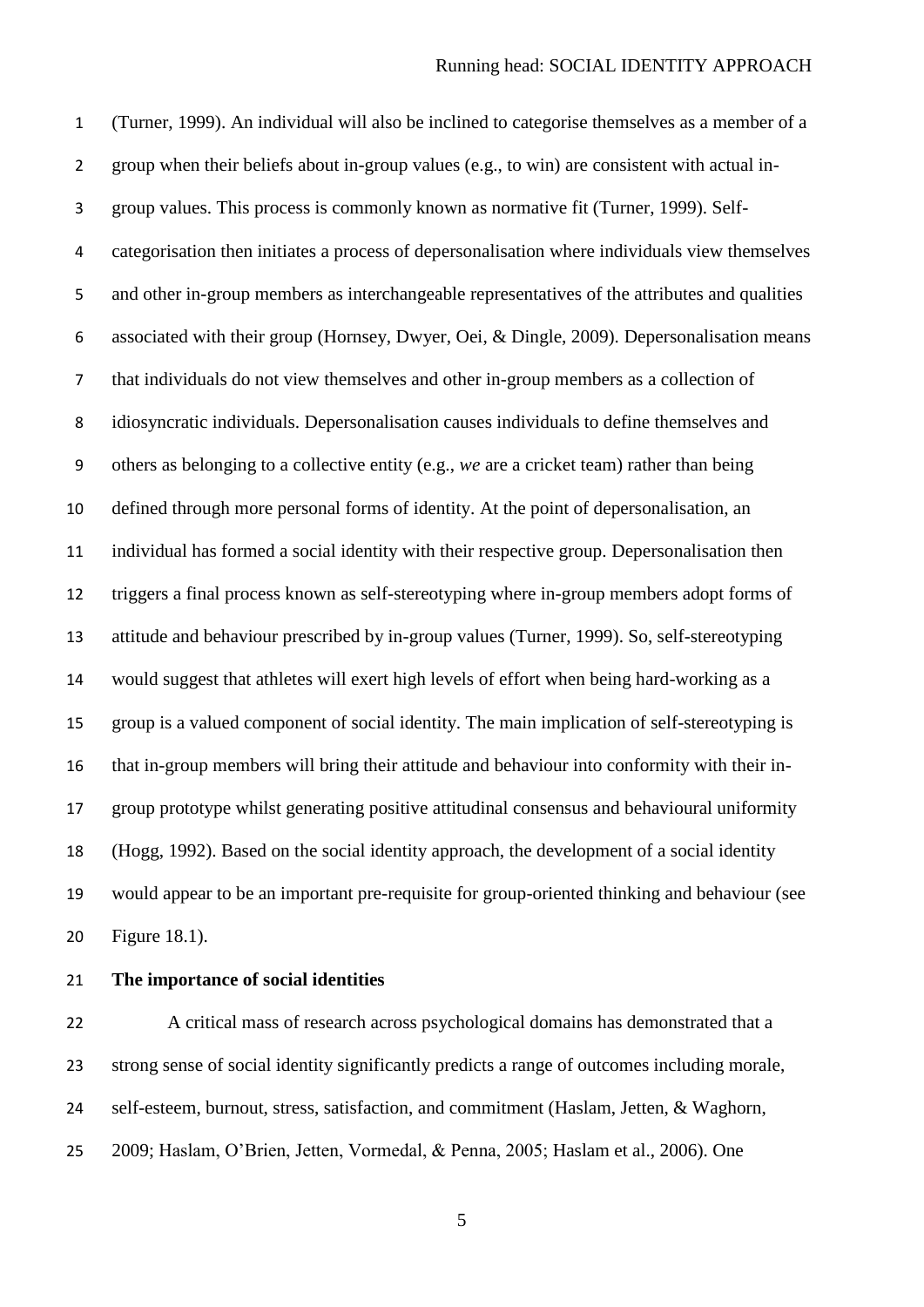explanation for the positive effects of social identity on stress-related outcomes (e.g., self- esteem) suggests that social support emanating from a shared sense of social identity buffers against stressful experiences. Haslam (2004) suggested that a social identity serves as a basis for individuals to receive and benefit from support that fellow in-group members can provide. Indeed, Haslam et al. (2005) demonstrated that social support mediated the relationship between social identity and stress whilst social identity influenced the perception of how stressful different modes of work are for individuals. Applied to Lazarus' Cognitive- Motivational-Relational Theory (CMRT; Lazarus, 2000), a strong sense of social identity would appear to be a resource that would increase the coping potential of in-group members when appraising encounters with the environment. Emerging research within sport also supports the notion that social identities are important determinants of group-level outcomes. In a longitudinal study, Evans et al. (2015a) measured social identity, cohesion, collective efficacy, and team performance at the start, middle, and end of a season in all eight rugby league teams competing within one Rugby League Premier Division. Using multilevel modelling procedures, data indicated that higher levels of social identity (between-athletes) were associated with higher levels of cohesion, collective efficacy, and team performance. Higher levels of social identity (within-athletes) were also associated with higher levels of collective efficacy. Data appear logical when considering social identity theory. The main premise of social identity theory suggests that individuals will form social identities with groups that make a positive contribution to self-esteem (Haslam, 2004). Accordingly, individuals will feel inclined to behave in the best interests of their group (rather than their own personal interests) because individuals strive to see their group as different to (and better than) other groups to experience positive self-esteem (Haslam, 2004). In other words, individuals will strive to achieve in-group distinctiveness when a social identity has been formed. Social identities therefore motivate individuals towards group-level outcomes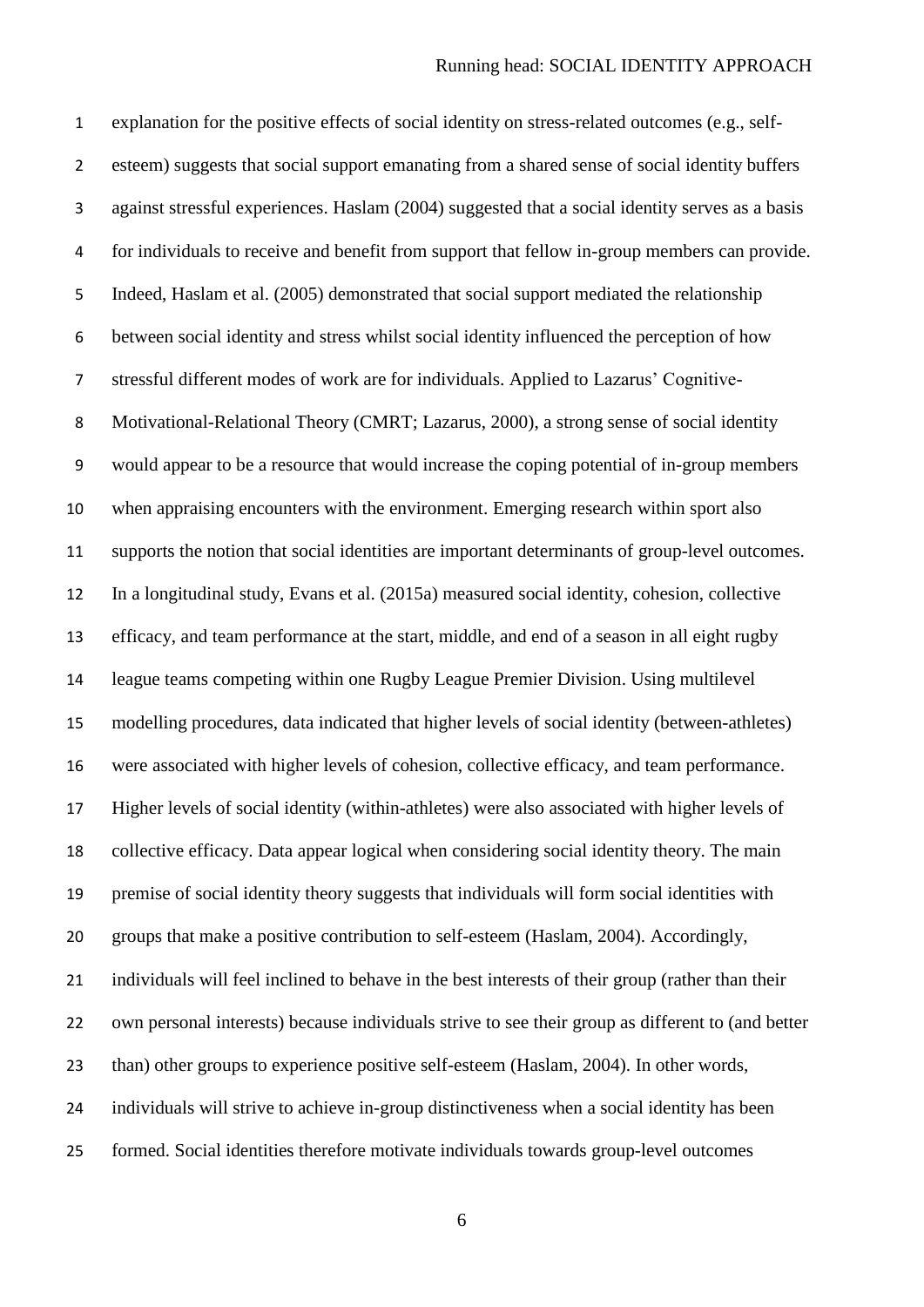because the fate of the group will decide the psychological fate of individuals who have undergone processes of self-categorisation, depersonalisation, and self-stereotyping (van Knippenberg, 2000).

## **The content of social identities**

 The potential for social identity content to influence cognition and behaviour was highlighted in the process of self-stereotyping explained earlier (Turner, 1999). That is, once individuals have depersonalised the perception of themselves, in-group members take on forms of attitude and behaviour associated with their social identity. Livingstone and Haslam (2008) provided support for the effects of social identity content upon the cognition and behaviour of in-group members. Data revealed that Catholic and Protestant religious groups only acted antagonistically towards each other when the content of their religious identity was focussed on being hostile and conflictual to opposing religious groups. The potential for social identity content to influence athletes was exemplified during the London 2012 Paralympic Games. During the final lap of the women's H1-3 hand-cycling road race, TeamGB athletes Karen Darke and Rachel Morris were set to contest a sprint finish for the bronze medal position. Fifty metres from the finish-line, Darke and Morris held hands and crossed the finish-line together in an attempt to finish equal third. From a social identity perspective, the behaviour of Darke and Morris could have been attributable to the strong sense of shared identity experienced between two team-mates. Additional comments from Darke suggested that both athletes felt it wrong for one to cross the finish-line without the 21 other because both athletes had worked equally hard together preparing for the race (BBC Sport, 2012). Ultimately, a TeamGB hand-cycling identity focussed strongly on excellent interpersonal relationships and respect between team-mates appeared to encourage thoughts and actions aligned to the content of Darke and Morris' social identity. Nevertheless, preliminary research by Evans et al. (2015a) generally revealed that two components of social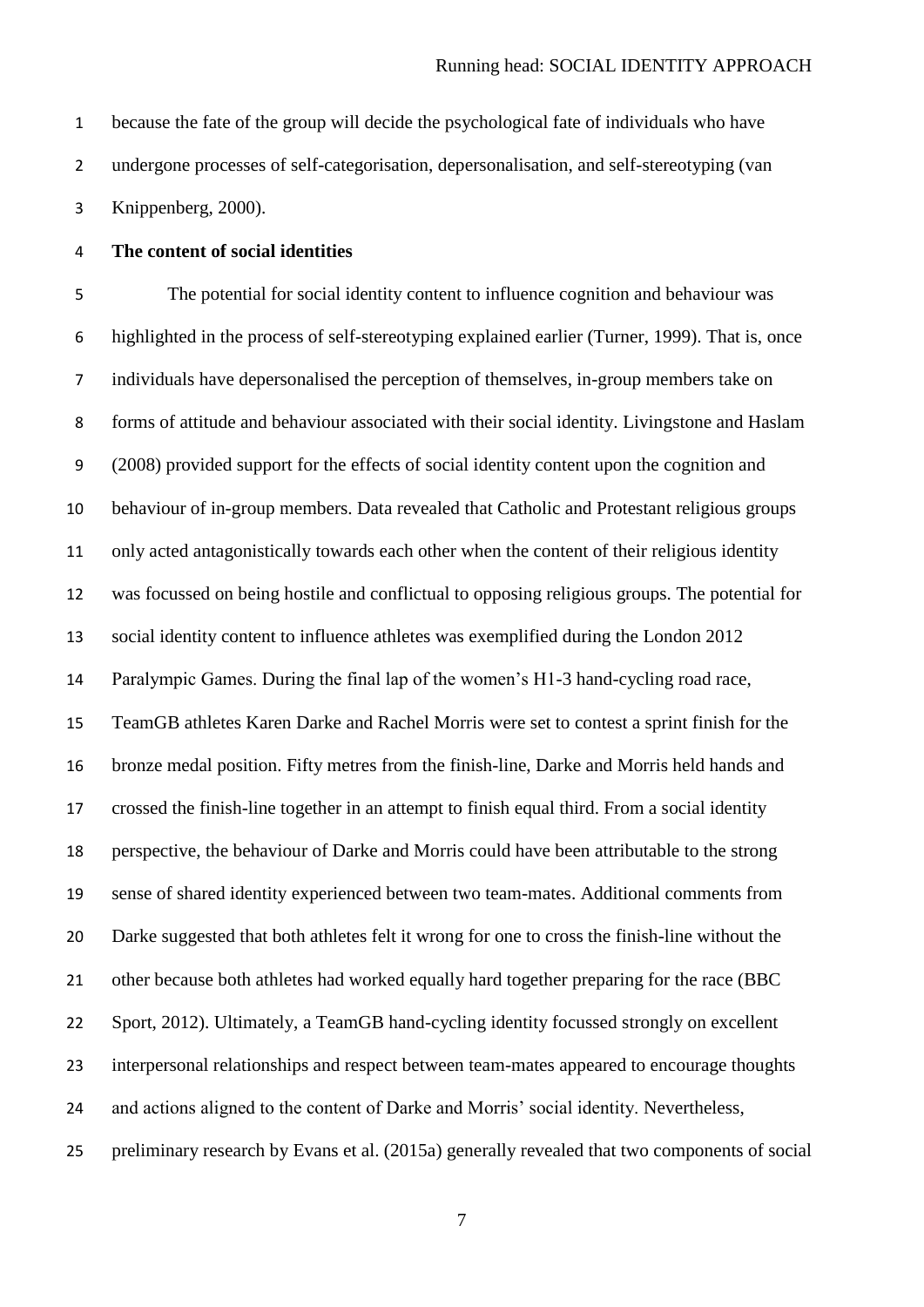identity content pertinent to sport (i.e., achieving excellent results and exhibiting excellent friendships) failed to significantly predict ratings of cohesion and collective efficacy. However, correlational analyses did reveal that the relationship between league position and a social identity content focussed on exhibiting excellent friendships was moderately high, significant, and positive over time. The authors argued that perhaps athletes changed the meaning attached to their social identity over time (a strategy known as social creativity) in response to threatened social identity content which prevented significant effects from emerging.

### **The effects of threat to social identity content**

 From a social identity perspective, threat arises when a situation or event causes an in- group to be negatively distinguished from another group. Examples of negatively distinguished in-groups include in-groups that are low in status compared to another group (e.g., a poorer performing in-group vs. a high performing out-group) or in-groups that have received negative evaluation on a specific factor (e.g., "we have performed poorly"). Across two experimental studies, Evans, Coffee, Barker, and Haslam (2015b) explored: (a) the effects of threatening social identity content on social identity-related variables and (b) the role of social identity content during episodes of relevant content threat. Following a sustained period of threat to results content only, data revealed that members of a results content condition (where social identities were focussed on achieving excellent results) reported significantly lower social identity and in-group prototypicality than members of a support content condition (where social identities were focussed on being supportive of one another). Post threat, members of the results content condition also reported significantly higher out-group prototypicality and expressed a significantly stronger desire to move to another group (a strategy known as social mobility). Accordingly, in experiment two, participants were assigned to dual content conditions (where social identities were focussed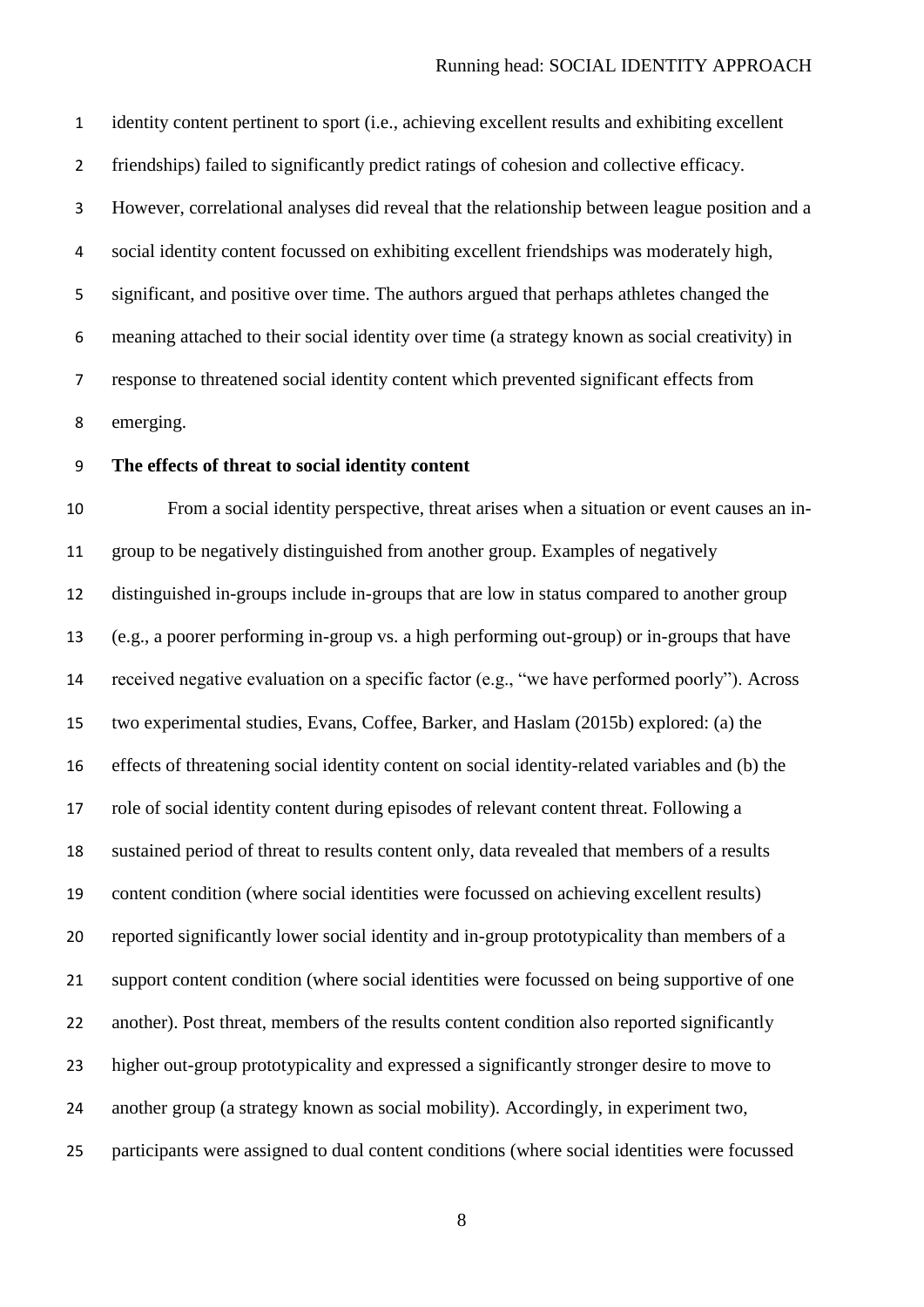on achieving excellent results and being supportive of one another). In condition one, results 2 content was threatened through false performance feedback that suggested repeated failure on five performance trials. In condition two, support content was threatened through false supportive feedback that suggested poor willingness to support in-group members across all trials. Members of both conditions reported higher social identity and in-group prototypicality (post threat) than members of the results content condition in experiment one. Members of both conditions also reported lower out-group prototypicality and social mobility (post threat) than members of the results content condition in experiment one. Interestingly, members of both dual content conditions showed evidence of social creativity in response to social identity content threat. Specifically, members of each condition significantly reduced the emphasis placed on the threatened aspect of their social identity content whilst maintaining the focus placed on the unthreatened aspect of their social identity content. These experimental findings suggest that broadening the repository of social identity content within groups may protect important social identity processes and group-oriented behaviour when an aspect of social identity content is threatened. For example, groups that value achieving excellent results and supporting one another as a group are likely to be protected when the group experiences a period of poor form. Drawing on social identity theory, having unthreatened elements of social identity content available would mean that social identities contribute to the achievement of positive self-esteem (Haslam, 2004).

**The social identity approach to leadership**

 The social identity approach to leadership has attracted growing research attention due to its appreciation of contextual influences and group dynamics within leadership. Essentially, the social identity approach to leadership proposes four principles that coaches can work through to harness social identities within groups (see Figure 18.2).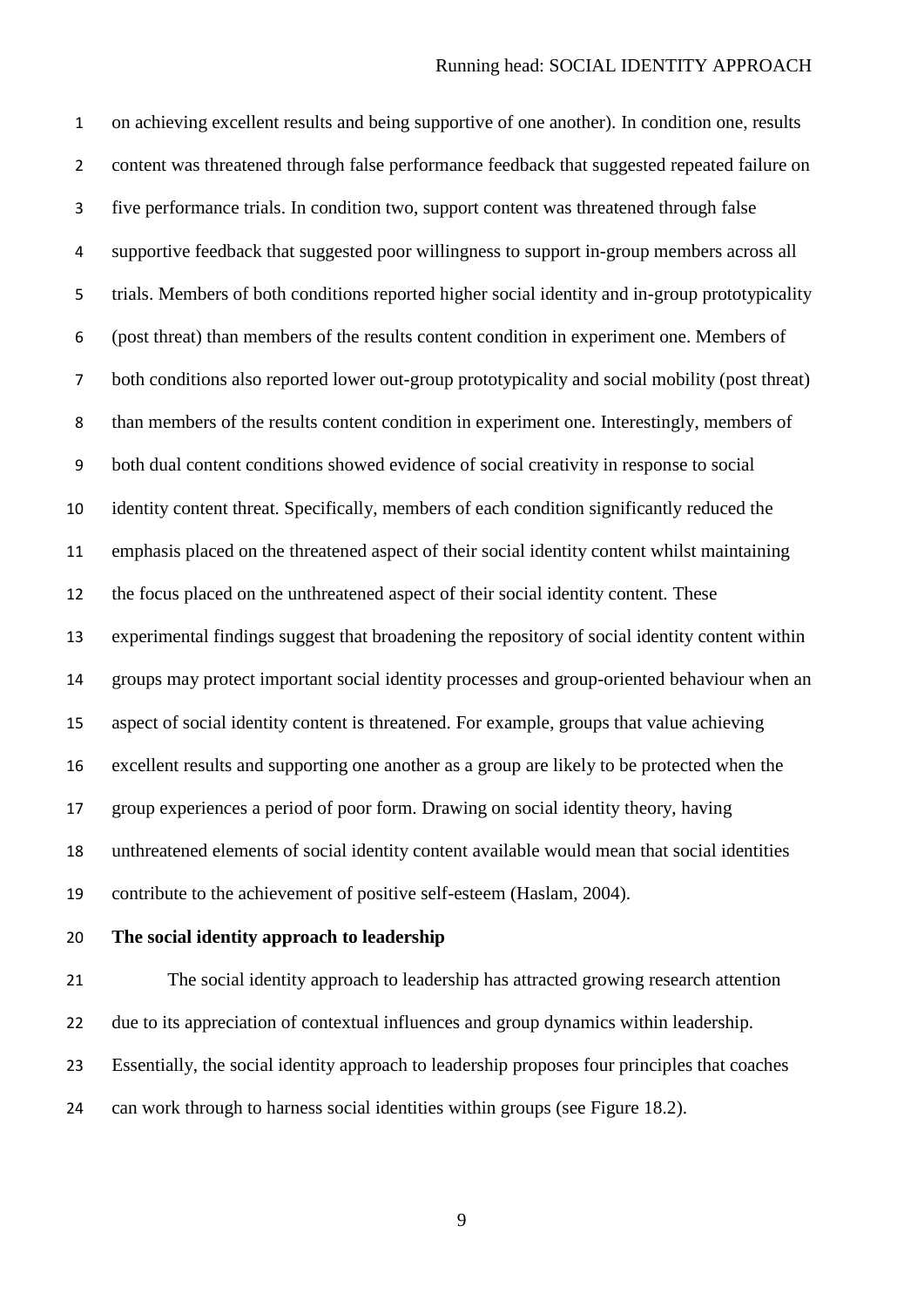**Leader as in-group prototypes.** The first principle of social identity leadership suggests that coaches should be in-group prototypes. Coaches who are in-group prototypical are more likely to be categorised as in-group members through the principles of comparative and normative fit. For instance, coaches are more likely to be categorised as an in-group member when their beliefs about in-group values are consistent with the actual values of their in-group (i.e., normative fit). Slater, Coffee, Barker, and Evans (2014) described how being in-group prototypical as a leader is akin to person-centred counselling procedures (Rogers, 1980) used by counsellors during applied practice to develop strong working alliances with clients. During person-centred counselling, effective working alliances are created when counsellors show key counselling skills (e.g., empathy) to their clients (Slater et al., 2014). Being in-group prototypical as a coach also relates to being co-oriented (i.e., when athletes' and coaches' thoughts are interconnected) within the 3C+1 model for building an effective coach-athlete relationship (Jowett, 2007). An example of a leader in sport who can be considered highly prototypical of their in-group is Sir David Brailsford. Throughout the London 2012 Olympic Games, Brailsford was motivated towards achieving cycling success for TeamGB cyclists (e.g., through the use of key performance indicators) which encapsulated the motivation of TeamGB to achieve their best medal haul at an Olympic Games (Slater et al., 2013). Research has found that being in-group prototypical as a leader benefits a host of outcomes including gaining trust, support, and the ability to influence in- group members (for a review, see van Knippenberg, 2011). Understanding in-group values as a coach is therefore imperative. Consider Alex Ferguson. When arriving at Manchester United football club in 1986, Ferguson spent considerable time understanding the values of 23 Manchester United before implementing managerial activities (Bolton & Thompson, 2015). Research also suggests that understanding in-group values is critical for mobilising in-group members towards collective action. In the BBC prison experiment conducted by Reicher and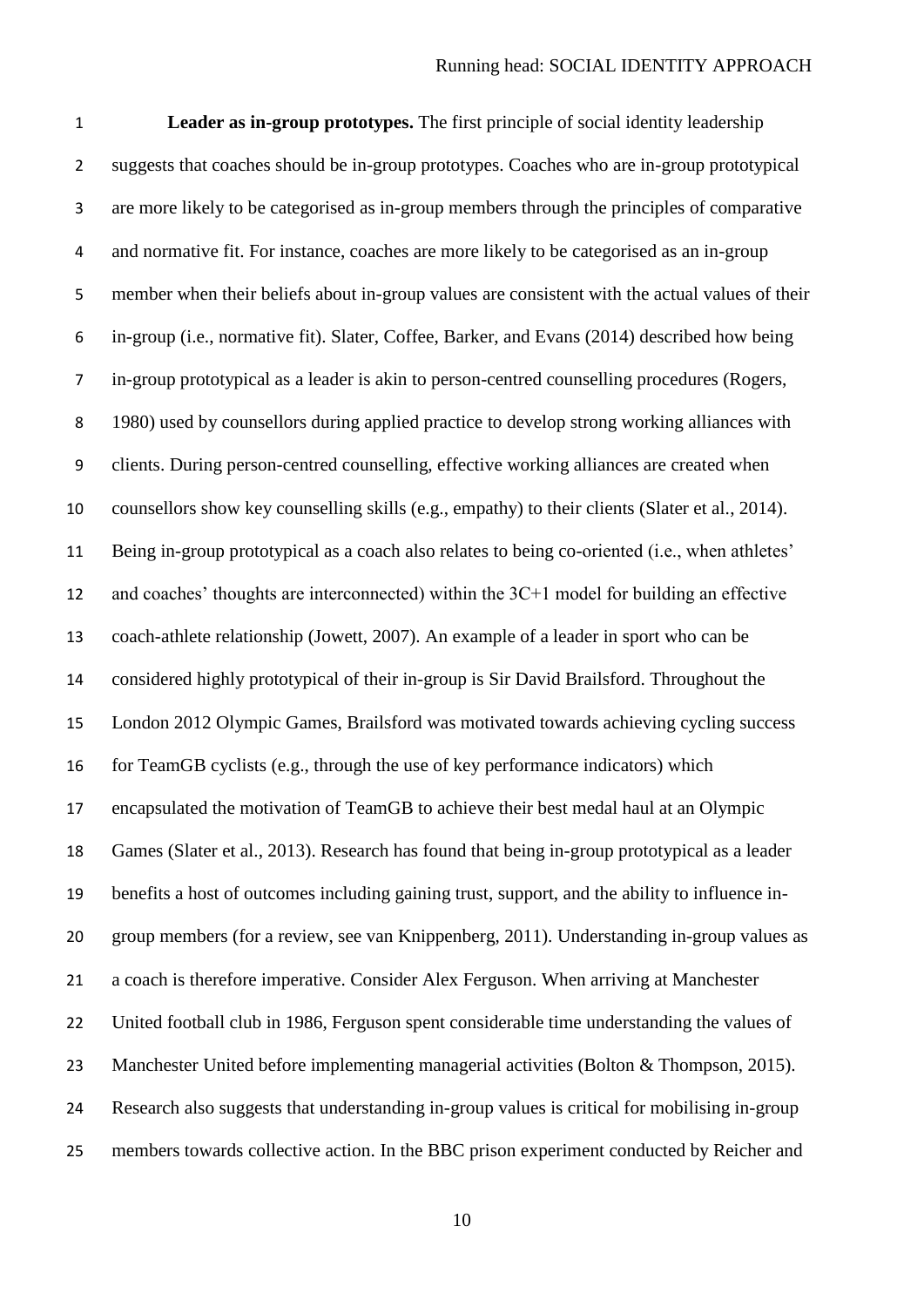Haslam (2006), volunteers were randomly assigned to the role of prisoner or guard within a 2 mock prison. On the sixth day of the experiment, a new prisoner (who had a background working as a trade union official) was introduced into the prison regime to encourage collective action and develop an equal set of relations between prisoners and guards. Before articulating a shared vision for prisoners and guards, the new prisoner spent time reflecting on the current prison regime (e.g., with prisoners) to understand the prison regime. The ability to reflect on in-group values is therefore critical to becoming in-group prototypical as a coach.

 **Leaders as in-group champions.** The second principle of social identity leadership suggests that coaches should be in-group champions. Using the social identity approach, coaches who enhance the interests of their group will help their group achieve positive distinctiveness in comparison to other groups which means in-group members will be more likely to experience positive self-esteem (Haslam, 2004). Research has demonstrated that leaders must carefully consider context when attempting to enhance in-group interests. For example, Platow, Nolan, and Anderson (2003) asked Australian citizens to rate their support for leaders who either favoured their in-group over out-groups or treated all groups equally during the Sydney 2000 Olympic Games (a context that promotes inclusivity and fairness). Data indicated that in the context of the Olympics, leaders who favoured their in-group over other groups were endorsed less than leaders who treated all groups equally. Platow et al. confirmed that the thoughts and actions within a coach's interest will be dependent on how in-group members define their social identity. Similarly, Slater et al. (2015) found that TeamGB's vision for achieving excellent performance at the London 2012 Olympic Games dictated decisions made around optimising peak performance (e.g., choice of team kit). Recent research by Slater, Coffee, Barker, Haslam, and Steffens (under review) examined how leaders may best champion in-group interests in relation to the concept of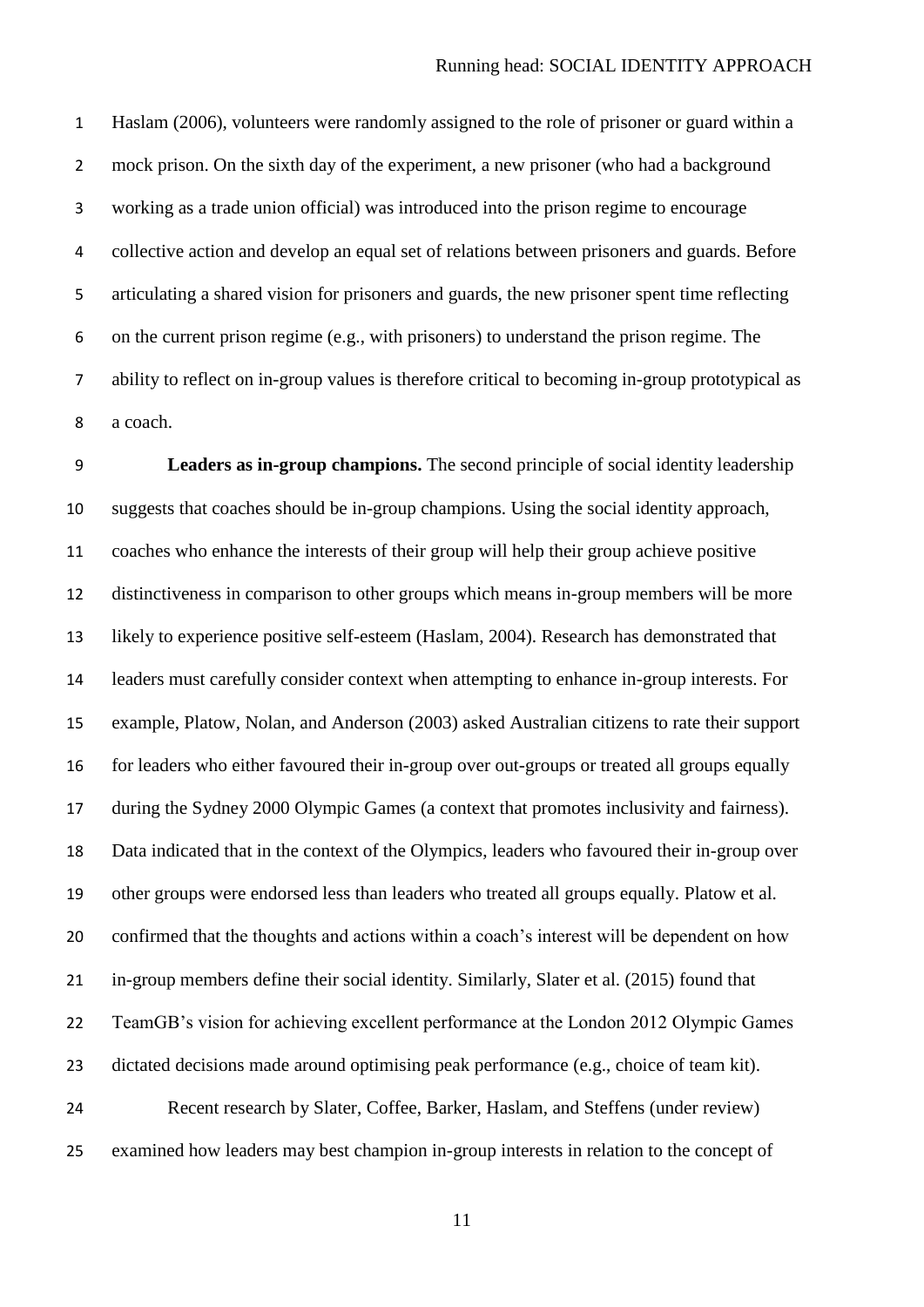power. Using an experimental design, participants were led by either a power through leader or a power over leader. The power through leader sought to engage with the group to understand their social identity content and propose a vision that encompassed the group's shared social identity. The power over leader sought to exert power in a top-down manner by outlining to the group what their social identity content was going to be. Slater et al. (under review) found that members of the power through condition reported significantly higher levels of shared social identity, trust in the leader, and mobilised effort (assessed via time spent on a practice task) compared to members of the power over condition. Data suggests that coaches who lead in a manner that works with and through (rather than against and over) their group will increase the effectiveness of their leadership practice.

 **Leaders as entrepreneurs of social identity.** The third principle of social identity leadership implies that coaches should be entrepreneurs of social identities. As self- categorisation theory suggests, in-group functioning is determined by in-group values. Coaches may therefore aim for in-group members to take on in-group values that align with the coach's vision (Slater et al., 2014). Recent evidence (Slater et al., under review) has outlined the importance of coaches creating shared values rather than creating values independently. Across four experimental conditions, athletes' social identity content was either identical or dissimilar to the social identity content of a sports coach. Members of two shared content conditions reported significantly higher social identity with the team and coach, trust in their leader, and intentional mobilisation (assessed by hours dedicated to an 21 additional task set by the coach) compared to members of two unshared content conditions. Overall, creating shared values underpins the development of a shared social identity whilst the specific content of social identity that is shared may be less important that the act of sharing content itself.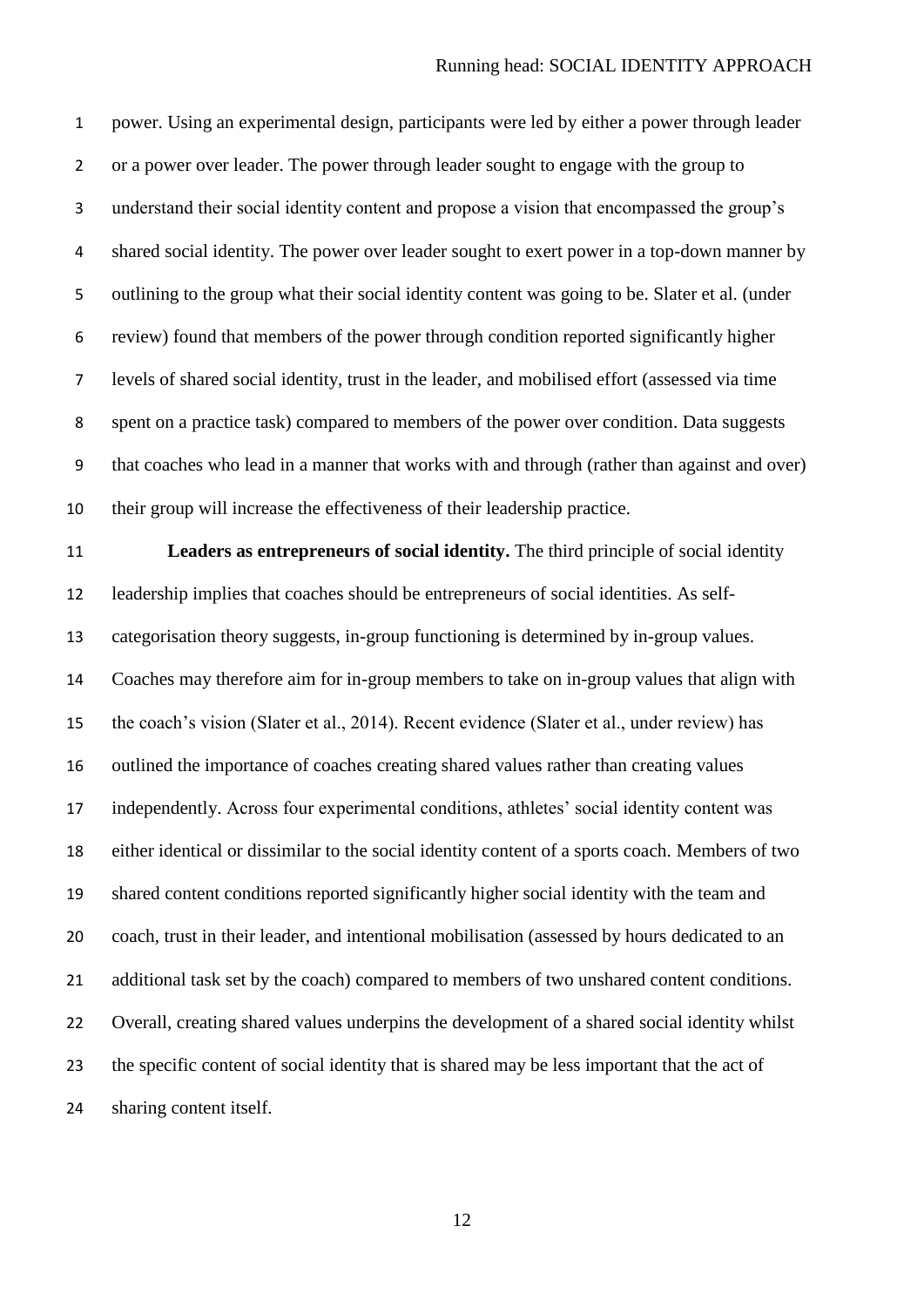Creating shared values requires time and involves change. Although group members 2 can be resistant to change (Bovey & Hede, 2001), leaders have been shown to instigate a change in group values through various social identity-related methodologies. For example, in the BBC prison experiment, the prisoner introduced on day six encouraged prisoners and guards to view themselves under a new set of values whilst belonging to one group (i.e., a prison group vs. prisoner and guard groups). The new prisoner instigated a change in group values and the conceptualisation of social identity by drawing on participant clothing and using collective language to emphasise a new shared social identity. Reicher and Haslam (2006) suggested that creating newly formed social identities enabled the new prisoner to gain support and mobilise the prison group towards its vision. Steffens and Haslam (2013) provided further evidence that using collective language can mobilise in-group members towards a newly articulated vision. Successful Australian Prime Ministerial candidates were found to use more collective pronouns in comparison to their unsuccessful counterparts across 43 election campaigns. Those successful candidates used collective language every 79 words compared to every 136 words for unsuccessful candidates. For coaches, it seems imperative to be mindful of rhetoric used; 'together, *we* will achieve great things' triumphs over '*I* will lead you to great things'.

 **Leaders as embedders of social identity.** The fourth principle of social identity leadership suggests that coaches should be embedders of social identity. A good example of a leader embedding social identities is Sir David Brailsford. Leading up to the London 2012 Olympic Games, Brailsford talked about how the values of TeamGB cycling were focussed on being creative in achieving success (Slater et al., 2013). Brailsford sought innovation for TeamGB by recruiting expert professionals (e.g., bike technicians) and acquiring information that would assist TeamGB in making their vision a reality. For example, Brailsford consulted surgeons about washing hands thoroughly to reduce illness whilst learning about improving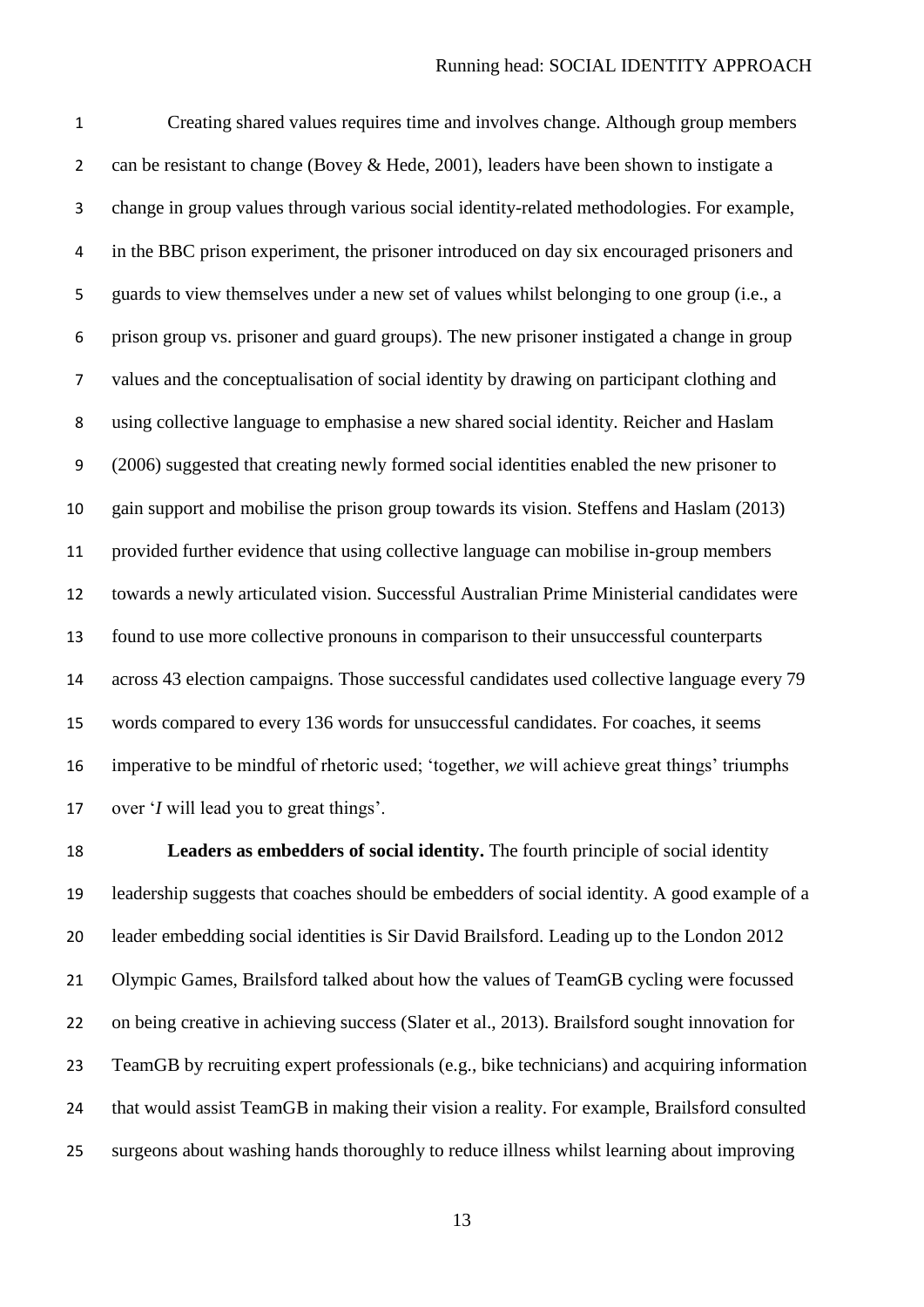the sleeping behaviour of athletes. Evans, Edwards, and Slater (2015c) corroborated the principle of embedding social identities as a leader by randomly assigning 74 members of team sports to one of two conditions. Participants in both conditions were given the same scenario of belonging to a sports team, having a strong connection with a coach, and sharing in-group values based around being innovative as a team. In condition one, the coach was described as helping the in-group realise its vision (a leader embedder) by seeking innovation for the team. In condition two, the coach was described as a leader non-embedder by not helping the in-group realise its vision. After reading their vignette, participants in the leader embedder condition reported significantly higher leader prototypicality, trust in their leader, leader influence, mobilisation, and expected realisation of in-group vision in comparison to participants in the leader non-embedder condition.

 In a second experiment, Evans et al. (2015c) explored whether social identity processes change in response to either becoming a leader embedder or failing to sustain a leader embedder approach in a real-world setting. Across two conditions, soccer athletes were introduced to a soccer coach (week one), made aware of shared in-group values (week two), and completed four soccer activities over four separate weeks (week three to week six). After each activity, athletes completed a series of measures including mobilisation, realisation of vision, trust, influence, and conflict. In condition one, the coach embedded social identities during week three and week four by delivering soccer activities aligned to in-group values. The coach failed to embed social identities in week five and week six by delivering soccer activities inconsistent with in-group values. Alternatively, in condition two, the coach failed to embed social identities in week three and week four before embedding social identities in week five and week six. Data indicated that ratings of social identification and identity with the coach within each condition at baseline were significantly different from zero. Perceptions of the coach as a leader embedder were lower when the coach delivered soccer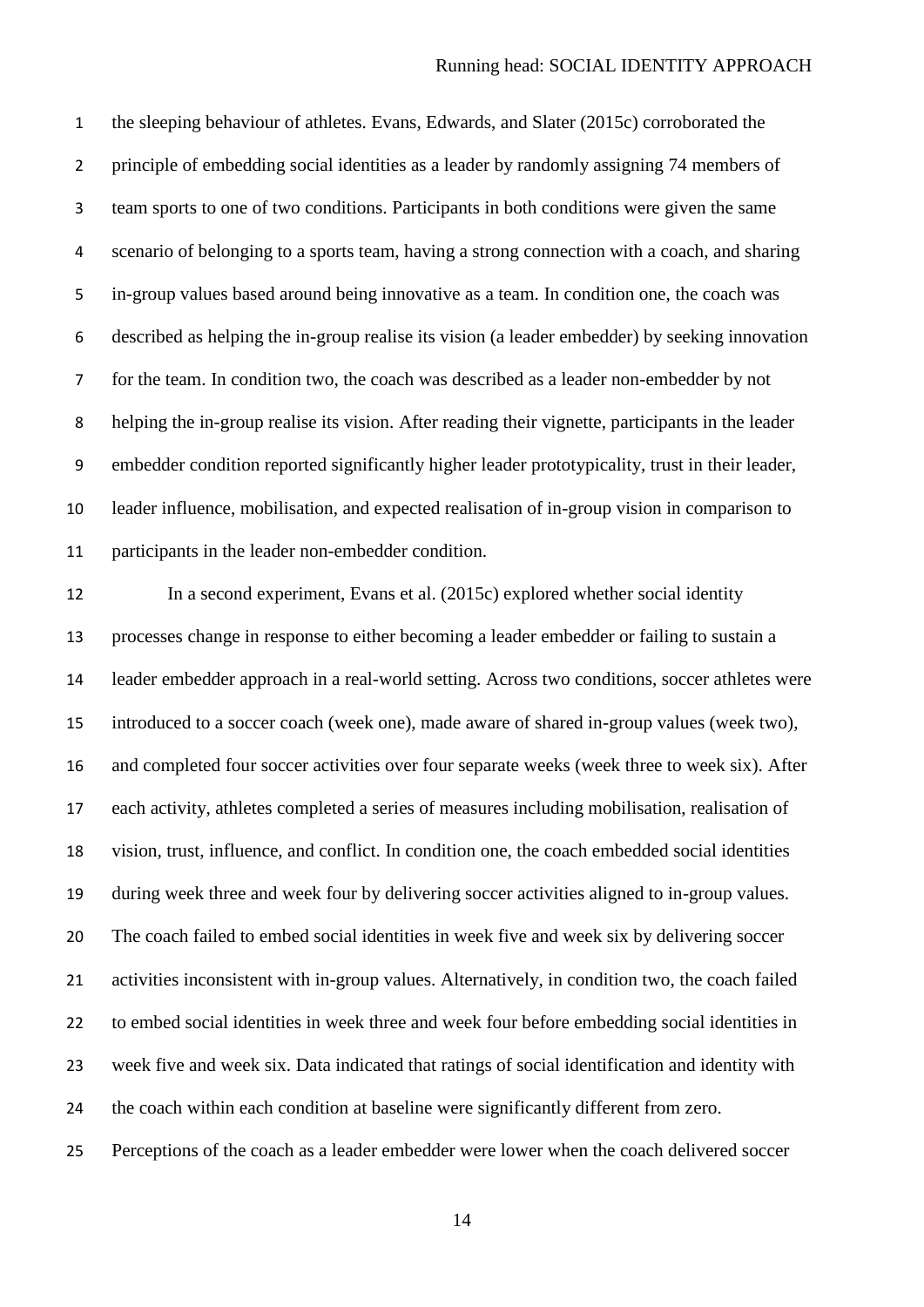| $\mathbf 1$    | activities inconsistent with in-group values. When the coach delivered soccer activities        |
|----------------|-------------------------------------------------------------------------------------------------|
| $\overline{2}$ | aligned to in-group values, athletes reported higher mobilisation, trust in their leader,       |
| 3              | anticipated realisation of vision, and ability of their leader to influence the group. Athletes |
| 4              | also reported lower levels of conflict with their leader when the coach delivered soccer        |
| 5              | activities aligned to in-group values. Overall, Evans et al. (2015c) demonstrated that coaches  |
| 6              | can improve social identity-related processes by becoming an identity embedder. Data also       |
| $\overline{7}$ | documented that failing to sustain an identity embedder approach will harm social identity-     |
| 8              | related processes. Therefore, the sustainability of effective leadership seems to rest in a     |
| 9              | coach's proactive capacity to embed what matters most to their group into reality.              |
| 10             | <b>Implications for Future Research</b>                                                         |
| 11             | Whilst social identity research in sport is beginning to emerge (e.g., Evans et al.,            |
| 12             | 2015a), continuing to investigate the principles of the social identity approach in sport would |
| 13             | benefit coaching practice. Current social identity research in sport has focussed on exploring  |
| 14             | the relationships between two aspects of social identity content (i.e., results and friendships |
| 15             | content) pertinent to sport (see Evans et al., 2015a). Future researchers could adopt           |
| 16             | qualitative methodologies to explore the various forms of social identity content that exist    |
| 17             | within sport. Accordingly, the relationships between aspects of social identity content (above  |
| 18             | and beyond results and friendships content) and a wider set of outcome variables (e.g.,         |
| 19             | resilience, achievement goal orientation) could be examined. Current applied research in        |
| 20             | sport has documented the effects of two forms of Personal-Disclosure Mutual-Sharing             |
| 21             | (PDMS: relationship-oriented and mastery-oriented) on social identities and aspects of social   |
| 22             | identity content amongst athletes. Future researchers could also demonstrate the effectiveness  |
| 23             | of alternative forms of PDMS (e.g., coping-oriented PDMS) or other group-based                  |
| 24             | interventions in manipulating social identities and aspects of social identity content beyond   |
| 25             | those prescribed in current literature. It also remains to be seen whether PDMS (or other       |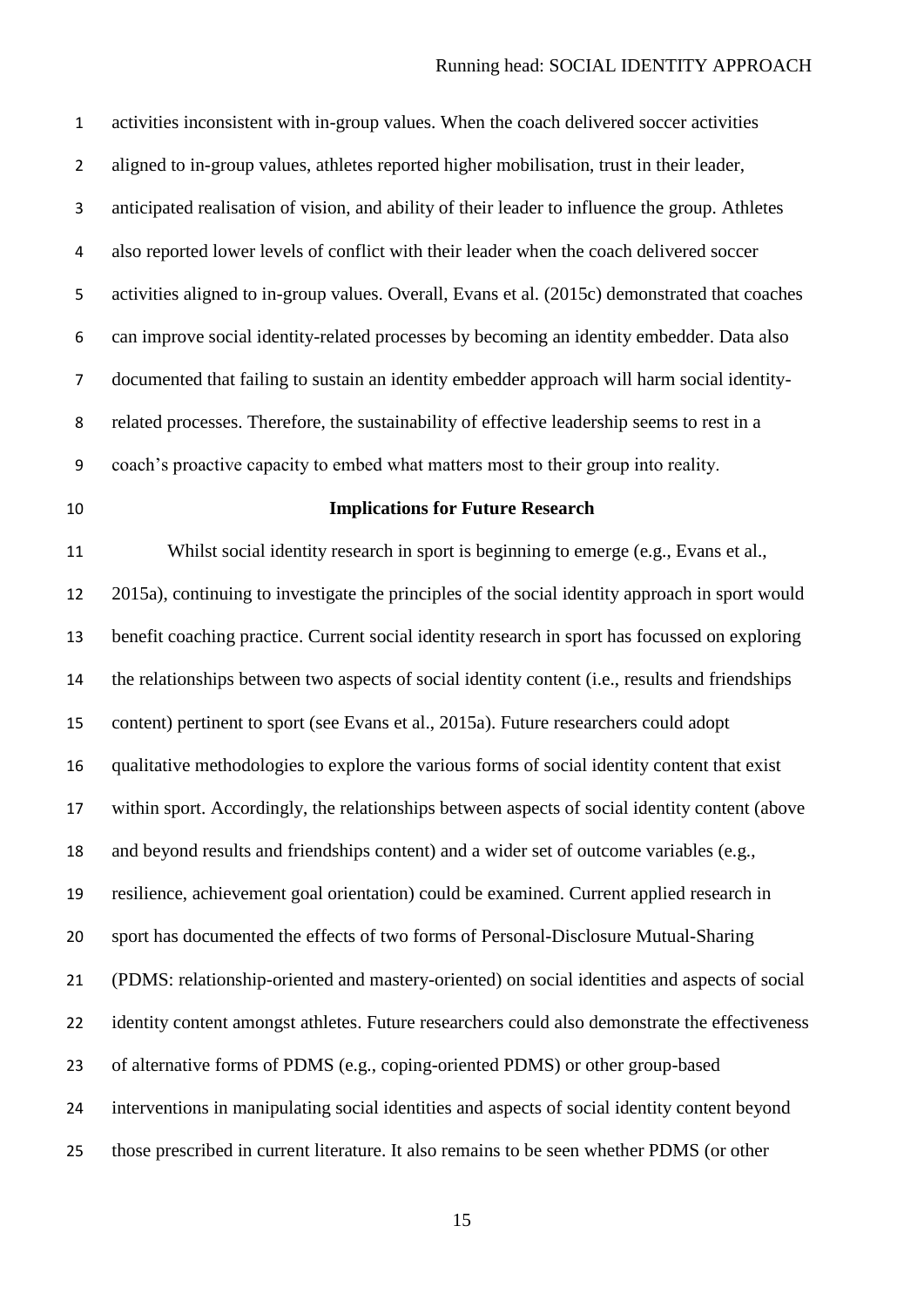group-based interventions) can manipulate the social identities and social identity content of other group members (e.g., coaches, parents, key stakeholders) within an athlete's support network. Increasing the volume of applied social identity research would help to close the chasm that currently exists between social identity theorists and applied practitioners (Haslam et al., 2014) which can potentially explain the difficulties researchers and practitioners have faced when attempting to apply the social identity approach to psychology and performance.

 The majority of research studies exploring the four principles of social identity leadership within sport have adopted experimental research designs. To increase the external validity of research findings, future researchers could draw on real-life sporting groups when testing the four principles of social identity leadership. For coaches, having a structured intervention procedure or programme of workshops to base their social identity leadership practice around would also be useful. Existing research into the four principles of social identity leadership has had the propensity to focus on testing differences between experimental conditions that are faced with a specific type of leader. Future research could examine the importance of incorporating the four principles of social identity leadership into coaching practice within specific scenarios. For example, researchers could explore whether implementing the social identity approach to leadership can protect social identity processes (e.g., social mobility) during times of organisational change (e.g., a change in organisational strategy). Perhaps most importantly, however, social identity research in sport would benefit from the development of sport-specific measures of social identity, social identity content, 21 and social identity leadership to assist researchers in their endeavours to advance current research findings.

### **Implications for Applied Practice**

 Primarily, research presented within the literature review suggests that it is important for coaches to build and maintain a shared sense of social identity among group members to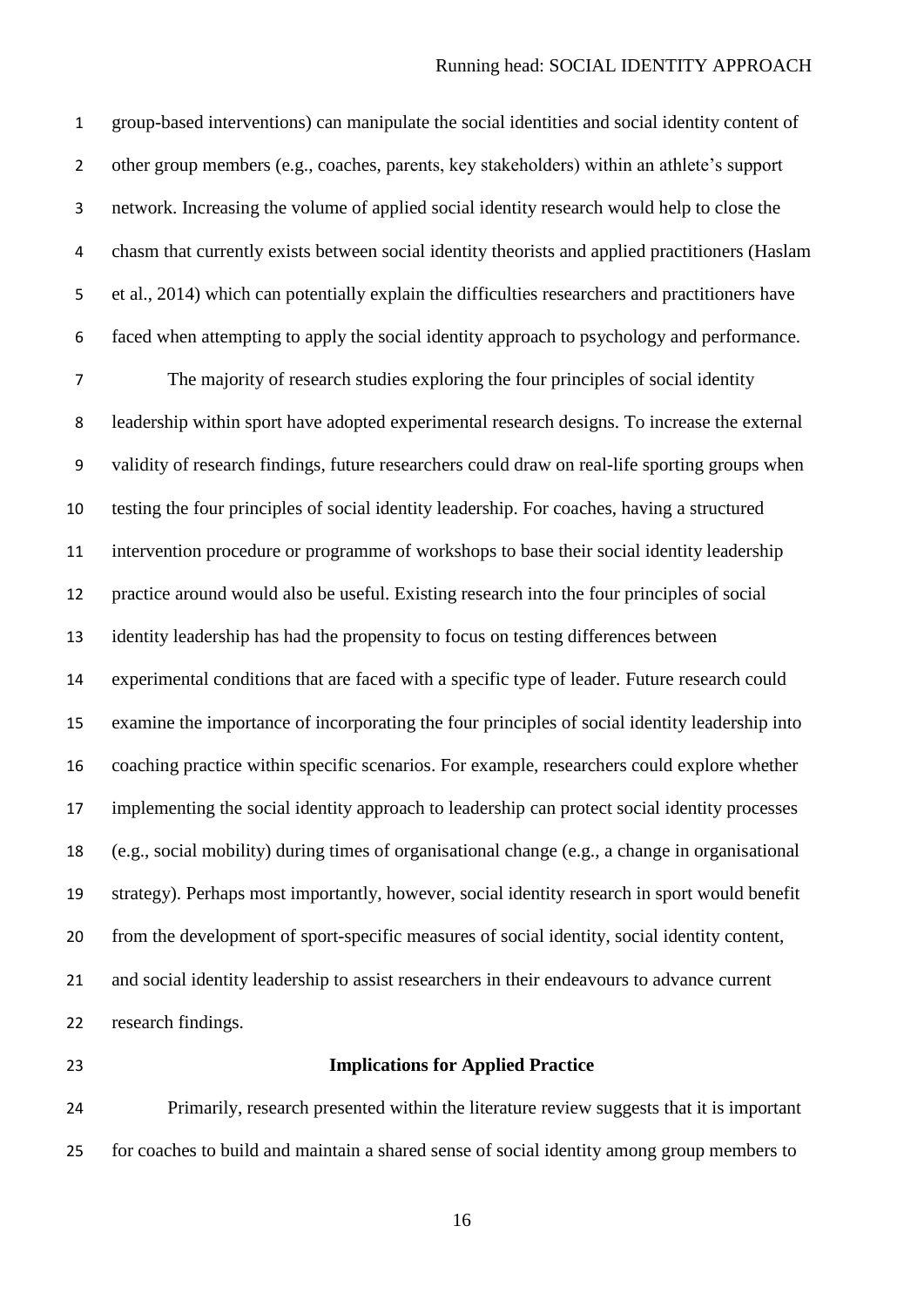encourage collective thinking and action (e.g., cohesion, collective efficacy) that may benefit performance. To promote a shared sense of social identity, coaches could increase group members' awareness of how their in-group is positively distinguished from other groups so that group members can achieve positive distinctiveness through their in-group membership (Haslam, 2004). For example, coaches could emphasise that their group is more creative, more successful, or friendlier in comparison to rival out-groups.

 Applied research is also beginning to emerge that suggests social identities can be created or strengthened through group-based interventions. PDMS is a group-based intervention that would enable coaches to create or strengthen social identities within groups. PDMS sessions involve group members preparing and delivering previously unknown information to other members of their group (Barker, Evans, Coffee, Slater, & McCarthy, 2014). Current literature has documented the effects of relationship-oriented PDMS (where group members share information focussed on relationships) and mastery-oriented PDMS (where group members share information based around best performances) on social identity. Broadly, relationship-oriented PDMS activities have been found to increase the sense of social identity from pre-intervention to post-intervention (Barker et al., 2014; Evans et al., 2013). Mastery-oriented PDMS activities have been shown to maintain ratings of social identity from pre-intervention to post-intervention (Barker et al.). As a coach, it would appear fruitful to encourage greater understanding between group members through group-based interventions (such as PDMS) to increase or maintain the emotional significance and sense of belongingness athletes feel towards their group.

 PDMS research has also shown that the type of information shared within PDMS sessions can develop particular in-group values. For example, Evans et al. (2013) and Barker et al. (2014) found that disclosing information based around relationships significantly enhanced the value athletes placed upon friendships within their team (i.e., friendships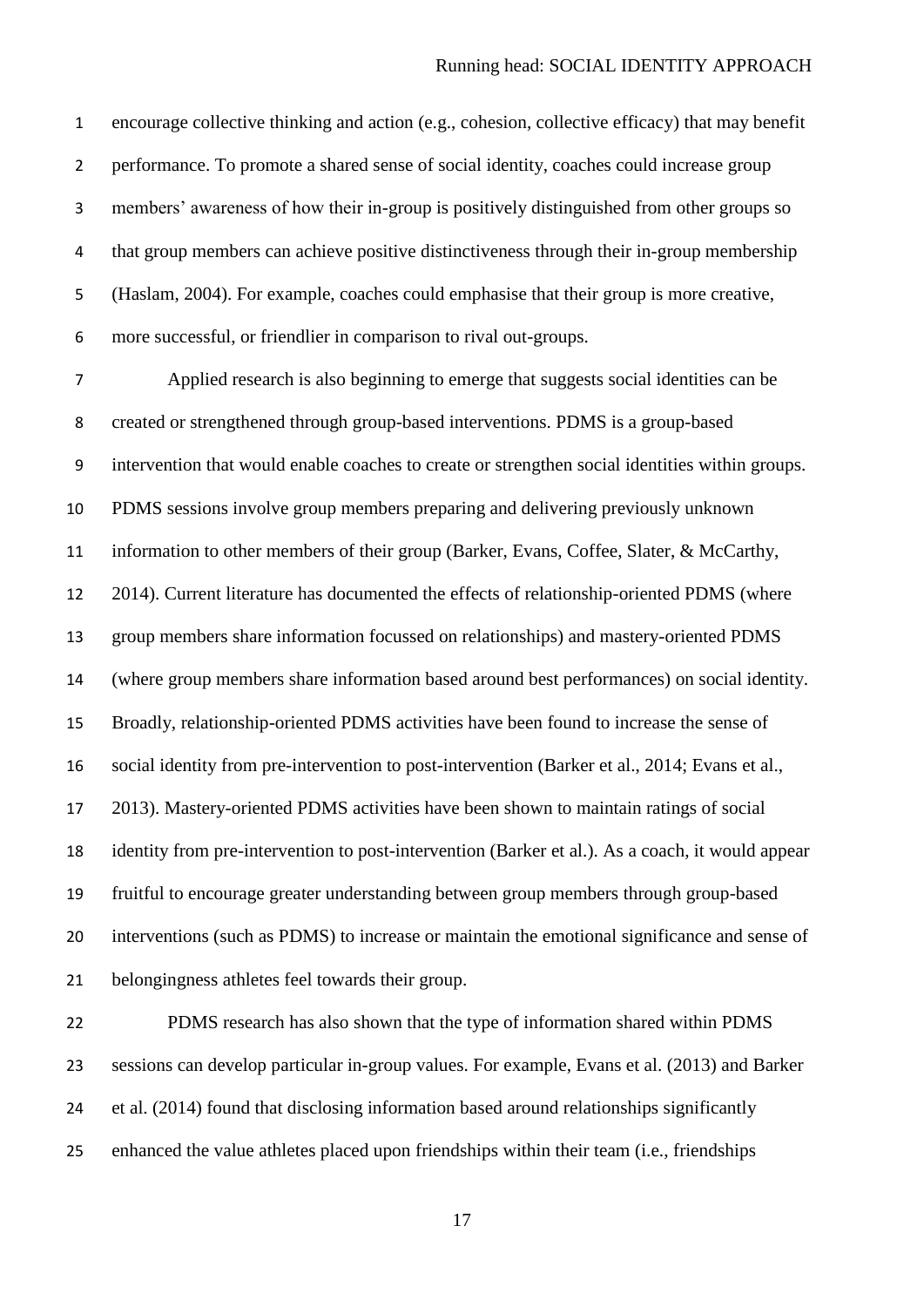identity content). Barker et al. (2014) also documented that disclosing information centred upon best performances significantly enhanced the value athletes placed on the results achieved by their team (i.e., results identity content). Coaches could therefore ask athletes to share information around a specific theme (e.g., best performances) when aiming to improve certain performance-related outcomes (e.g., collective efficacy). Indeed, Barker et al. found that a single-bout of mastery-oriented PDMS significantly enhanced collective efficacy beliefs from pre-intervention to post-intervention. Additionally, encouraging athletes to share information around a diverse set of themes (e.g., relationships, best performances, coping with stressors) could enable coaches to develop groups with multiple contents of social identity. As a coach, asking group members questions to generate discussion about in-group values (e.g., "what type of group would *we* like to become?") would appear profitable to begin moulding shared and meaningful social identities that empower group members towards collective thinking and action.

 To implement the four principles of social identity leadership into coaching practice, Haslam et al. (2011) presented the 3Rs of social identity leadership (Reflection, Representation, and Realisation). Reflection involves coaches taking an interest in the group's identity and values through active listening, discussion, and observation. Reflecting with group members is important so that coaches do not misinterpret social identities resulting in the advancement of alien identities (Haslam, 2004). Representation involves coaches making decisions and behaving in a manner consistent with the shared and multiple characteristics of their group. For example, if a group is founded on its togetherness, a coach should seek to represent that group by championing to importance of togetherness (e.g., organising inclusive group meetings). Realisation involves coaches organising opportunities for their group to behave in line with the group's social identity content which enables group members to progress towards their collective vision. For instance, support staff (e.g., sports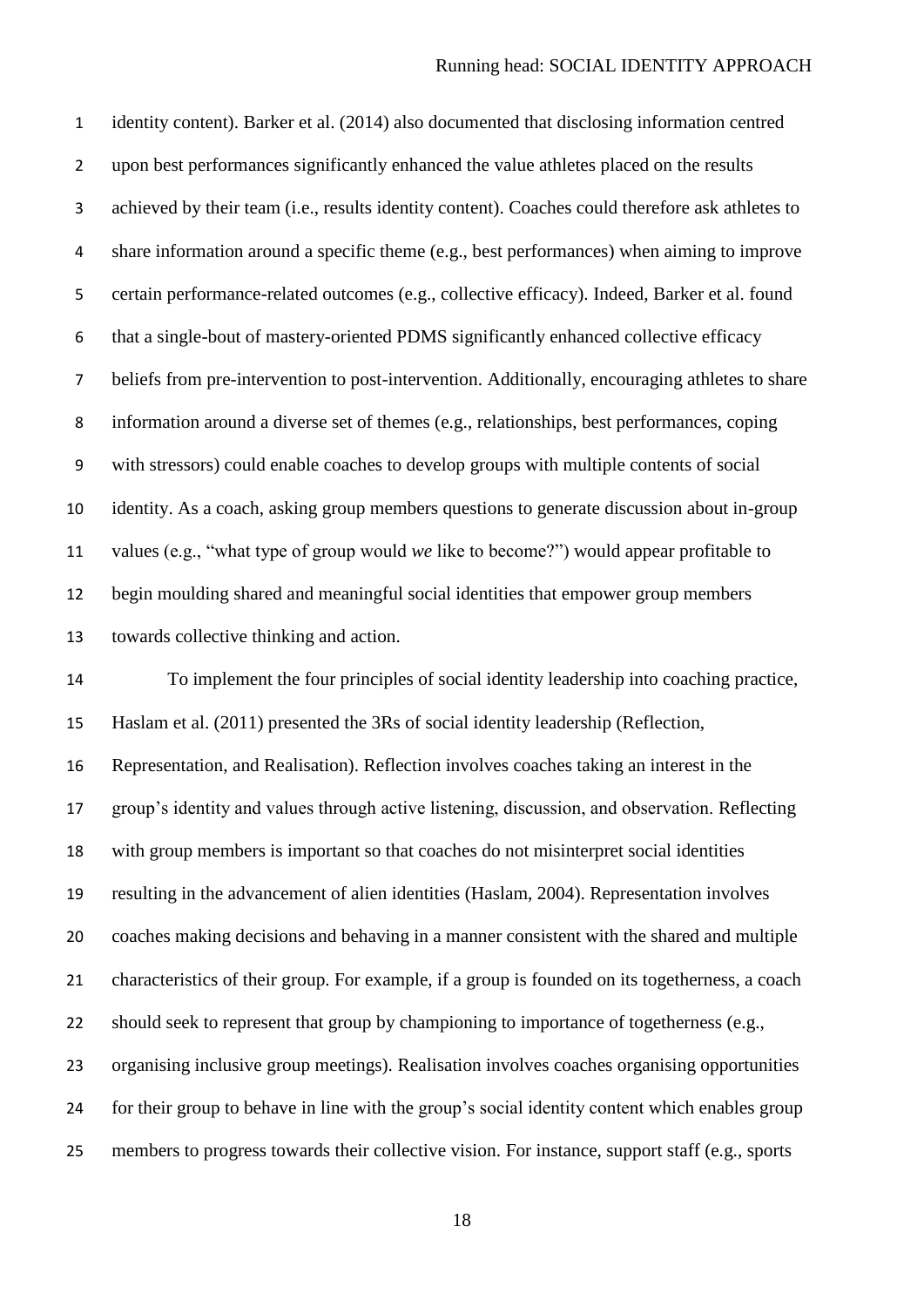scientists) with a history of discovering modern-day innovation could be employed when in- group values are focussed upon being innovative as a group. Slater, Evans, and Turner (2015) suggest that a fourth 'R' (Reappraisal) may also be important to incorporate into leadership practice. It has been postulated that social identity can enhance resource appraisals (e.g., perceptions of control) and/or reduce demand appraisals (e.g., uncertainty) through the social support emanating from social identities. In turn, in-group members will approach stressful situations in a challenge state (i.e., a positive appraisal state) rather than a threat state (i.e., a negative appraisal state; see Slater et al., 2014).

 Despite the collective-oriented nature of the social identity approach, it is not always the case that an inclusive approach to leadership is required. This approach was evident in the 2014 Ryder Cup golf tournament. European Ryder Cup captain, Paul McGinley, decided to assign certain athletes to leadership roles. More senior golfers (e.g., Ian Poulter, Lee Westwood, and Graeme McDowell) were to "blood the rookies" (i.e., those less experienced European golfers) and socially support the rookies in their preparation and performance. Turner, Slater, and Barker (2015) explained that McGinley's decision was effective because "the selected players represented the team ideal and epitomised the values of team Europe. In social identity terms, Poulter, Westwood, and McDowell are prototypical leaders" (p. 277). Ultimately, McGinley's decision to assign more senior golfers to specific leadership roles was particularly effective because this decision was made in the best interests of the team (Turner et al, 2015).

 In conclusion, this chapter has highlighted the importance of attending to social 22 identities as a coach when aiming to pull a group together. Social identities influence the way group members think and behave so it makes sense for coaches to work on developing a shared sense of social identity within groups. Social identities are also meaningful to group members. When social identities incorporate multiple meanings they can protect groups when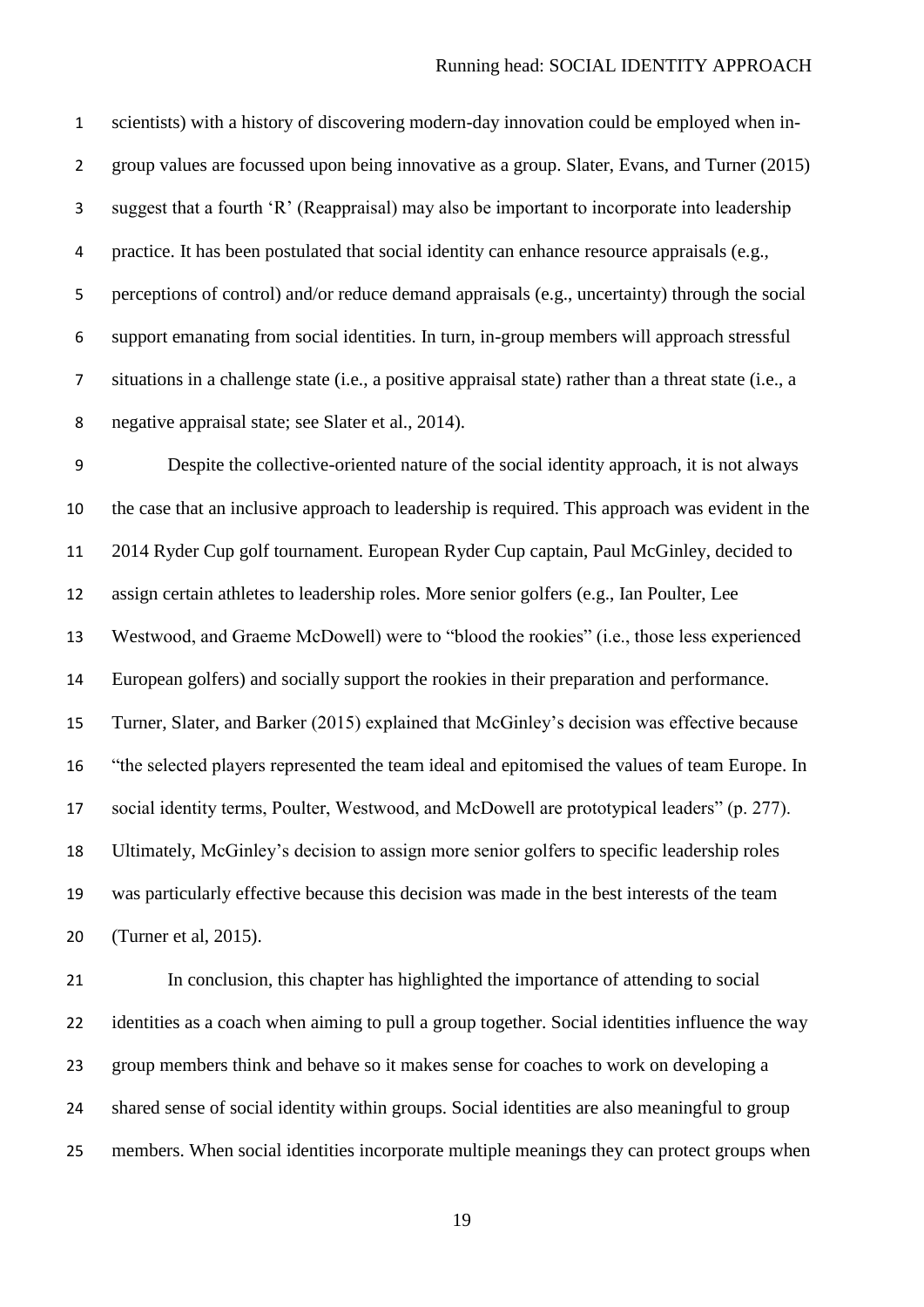| $\mathbf 1$      | faced with considerable strain. Coaches have a vital role to play in building and strengthening |
|------------------|-------------------------------------------------------------------------------------------------|
| $\overline{2}$   | the social identities of group members. Being prototypical, championing the in-group, being     |
| $\mathbf{3}$     | an entrepreneur, and embedding in-group identities undoubtedly serve as a useful principles     |
| 4                | that can assist coaches in their leadership activity.                                           |
| 5                |                                                                                                 |
| $\boldsymbol{6}$ |                                                                                                 |
| $\overline{7}$   |                                                                                                 |
| $\bf 8$          |                                                                                                 |
| $\boldsymbol{9}$ |                                                                                                 |
| 10               |                                                                                                 |
|                  |                                                                                                 |
| 11               |                                                                                                 |
| 12               |                                                                                                 |
| 13               |                                                                                                 |
| 14               |                                                                                                 |
| 15               |                                                                                                 |
| 16               |                                                                                                 |
| 17               |                                                                                                 |
| 18               |                                                                                                 |
| 19               |                                                                                                 |
| 20               |                                                                                                 |
| 21               |                                                                                                 |
| 22               |                                                                                                 |
| 23               |                                                                                                 |
| 24               |                                                                                                 |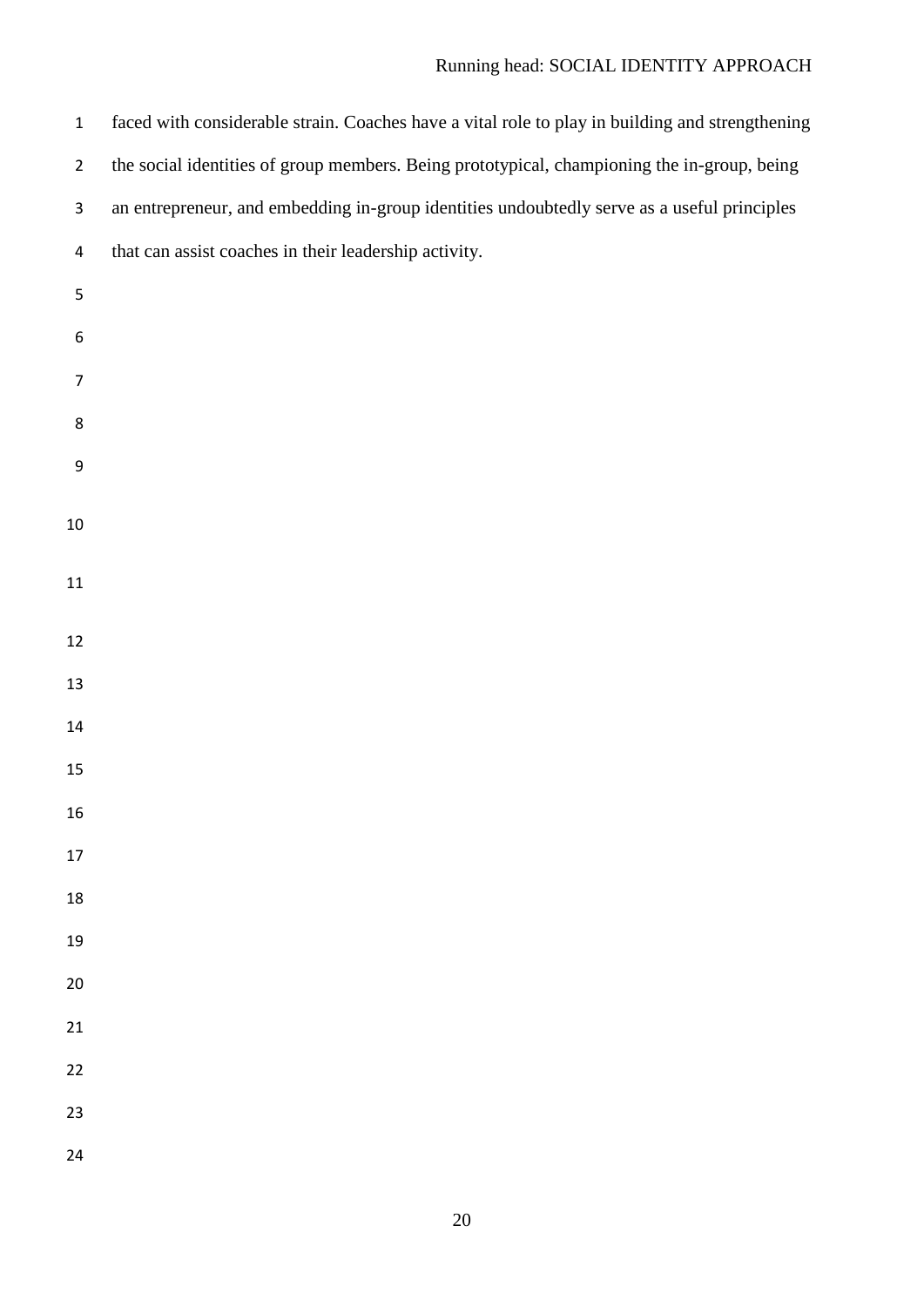| $\mathbf{1}$   | <b>References</b>                                                                               |
|----------------|-------------------------------------------------------------------------------------------------|
| $\overline{2}$ | Barker, J. B., Evans, A. L., Coffee, P., Slater, M. J., & McCarthy, P. J. (2014). Consulting on |
| 3              | tour: A multiple-phase personal-disclosure mutual-sharing intervention and group                |
| 4              | functioning in elite youth cricket. The Sport Psychologist, 28(2), 186-197. doi:                |
| 5              | 10.1123/tsp.2013-0042                                                                           |
| 6              | BBC Sport (2012). Paralympics: Rachel Morris & Karen Darke try to share bronze. Accessed        |
| $\overline{7}$ | on 30 <sup>th</sup> June 2015: http://www.bbc.co.uk/sport/0/disability-sport/19519150           |
| 8              | Bolton, B., & Thompson, J. (2015). The entirepreneur: The all-in-one entrepreneur-leader-       |
| 9              | manager. Oxon: Routledge.                                                                       |
| 10             | Bovey, W. H., & Hede, A. (2001). Resistance to organisational change: The role of defence       |
| 11             | mechanisms. Journal of Managerial Psychology, 16(7), 534-548. doi:                              |
| 12             | 10.1108/EUM0000000006166                                                                        |
| 13             | Carron, A. V. (1982). Cohesiveness in sport groups: Interpretations and considerations.         |
| 14             | Journal of Sport Psychology, 4, 123-138.                                                        |
| 15             | Evans, A. L., Coffee, P., Barker, J. B., Allen, M., & Haslam, S. A. (2015a). The importance     |
| 16             | of social identity and social identity content for psychology and performance in sport.         |
| 17             | Unpublished manuscript. Staffordshire University.                                               |
| 18             | Evans, A. L., Coffee, P., Barker, J. B., & Haslam, S. A. (2015b). When the going gets tough:    |
| 19             | The role of group meanings in response to social identity content threat. Unpublished           |
| 20             | manuscript. Staffordshire University.                                                           |
| 21             | Evans, A. L., Edwards, M., & Slater, M. J. (2015c). Embedding social identity principles into   |
| 22             | leadership practice. Unpublished manuscript. Nottingham Trent University.                       |
| 23             | Evans, A., Slater, M. J., Turner, M. J., & Barker, J. B. (2013). Using personal-disclosure      |
| 24             | mutual-sharing (PDMS) to enhance group functioning in a professional soccer                     |
| 25             | academy. The Sport Psychologist, 27(3), 233-243.                                                |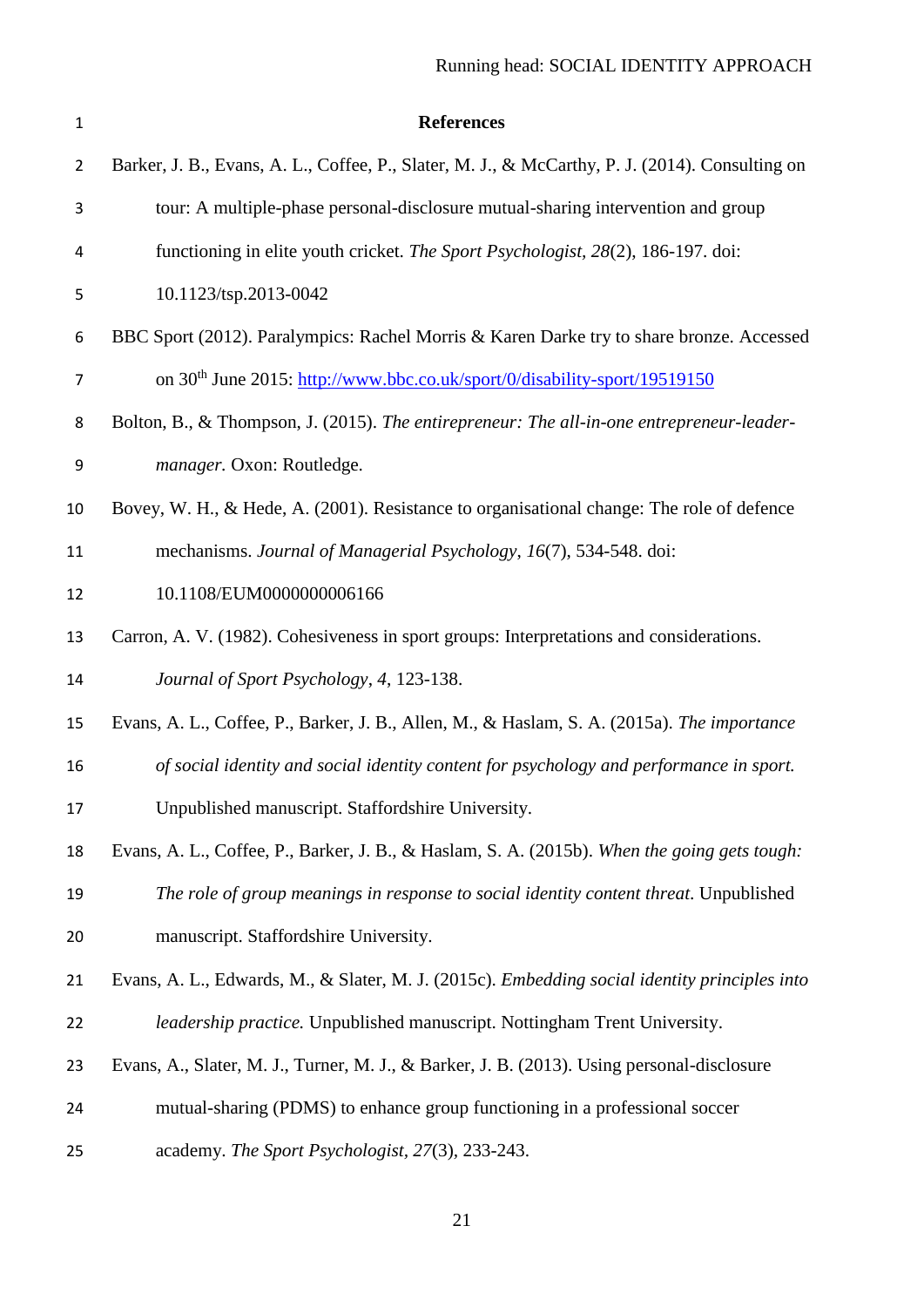| $\mathbf 1$    | Fransen, K., Haslam, S. A., Steffens, N. K., Vanbeselaere, N., De Cuyper, B., & Boen, F.       |
|----------------|------------------------------------------------------------------------------------------------|
| $\overline{2}$ | (2015). Believing in "us": Exploring leaders' capacity to enhance team confidence and          |
| 3              | performance by building a sense of shared social identity. Journal of Experimental             |
| 4              | Psychology: Applied, 21(1), 89-100. doi: 10.1037/xap0000033                                    |
| 5              | Haslam, S. A. (2004). Psychology in organizations: The social identity approach. (2nd ed.).    |
| 6              | Thousand Oaks, CA: Sage Publications.                                                          |
| $\overline{7}$ | Haslam, S. A. (2014). Making good theory practical: Five lessons for an applied social         |
| 8              | identity approach to challenges of organizational, health, and clinical psychology.            |
| 9              | British Journal of Social Psychology, 53(1), 1-20. doi: 10.1111/bjso.12061                     |
| 10             | Haslam, S. A., Jetten, J., & Waghorn, C. (2009). Social identification, stress and citizenship |
| 11             | in teams: A five-phase longitudinal study. Stress and Health, 25, 21-30. doi:                  |
| 12             | 10.1002/smi.1221                                                                               |
| 13             | Haslam, S. A., O'Brien, A., Jetten, J., Vormedal, K., & Penna, S. (2005). Taking the strain:   |
| 14             | Social identity, social support, and the experience of stress. British Journal of Social       |
| 15             | Psychology, 44, 355-370. doi: 10.1348/014466605X37468                                          |
| 16             | Haslam, S. A., Reicher, S. D., & Platow, M. J. (2011). The new psychology of leadership:       |
| 17             | Identity, influence and power. Hove: Psychology Press.                                         |
| 18             | Haslam, S. A., Ryan, M. K., Postmes, T., Spears, R., Jetten, J., & Webley, P. (2007). Sticking |
| 19             | to our guns: Social identity as a basis for the maintenance of commitment to faltering         |
| 20             | organizational projects. Journal of Organizational Behavior, 27, 607-628. doi:                 |
| 21             | 10.1002/job.370                                                                                |
| 22             | Hogg, M. A. (1992). The social psychology of group cohesiveness: From attraction to social     |
| 23             | identity. London: Harvester Wheatsheaf.                                                        |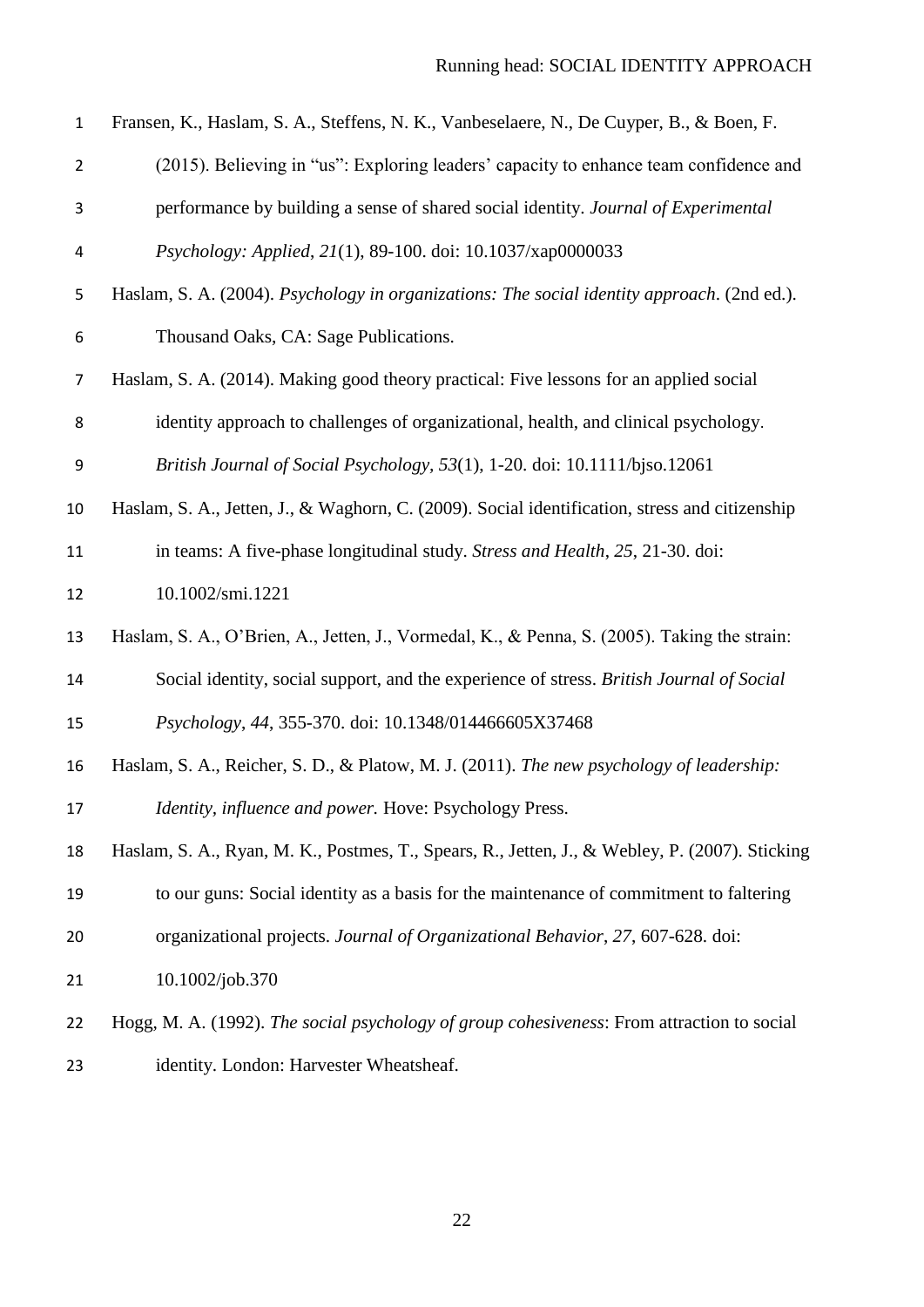| $\mathbf{1}$   | Hornsey, M. J., Dwyer, L., Oei, T. P. S., & Dingle, G. A. (2009). Group processes and             |
|----------------|---------------------------------------------------------------------------------------------------|
| $\overline{2}$ | outcomes in group psychotherapy: Is it time to let go of "cohesiveness"? International            |
| 3              | Journal of Group Psychotherapy, 59(2), 267-278. doi: 10.1521/ijgp.2009.59.2.267                   |
| 4              | Jowett, S. $(2007)$ . Interdependence analysis and the $3+1Cs$ in the coach-athlete relationship. |
| 5              | In S. Jowett & D. Lavallee (Eds.), Social psychology in sport. (pp. 15-28). Champaign,            |
| 6              | IL: Human Kinetics.                                                                               |
| 7              | Lazarus, R. (2000). Cognitive-motivational-relational theory of emotion. In Y. L. Hanin           |
| 8              | (Ed.), Emotions in sport. (pp. 39-63). Champaign, IL: Human Kinetics.                             |
| 9              | Livingstone, A., & Haslam, S. A. (2008). The importance of social identity content in a           |
| 10             | setting of chronic social conflict: Understanding intergroup relations in Northern                |
| 11             | Ireland. British Journal of Social Psychology, 47(1), 1-21. doi:                                  |
| 12             | 10.1348/014466607X200419                                                                          |
| 13             | Platow, M. J., Nolan, M.A., & Anderson, D. (2003). Intergroup identity management in a            |
| 14             | context of strong norms of fairness: Responding to in-group favouritism during the                |
| 15             | Sydney 2000 Olympics. Unpublished manuscript. The Australian National University.                 |
| 16             | Reicher, S. D., & Haslam, S. A. (2006). Rethinking the psychology of tyranny: The BBC             |
| 17             | prison study. British Journal of Social Psychology, 45, 1-40. doi:                                |
| 18             | 10.1348/014466605X48998                                                                           |
| 19             | Rogers, C. R. (1980). A way of being. Boston, MA: Houghton Mifflin.                               |
| 20             | Slater, M. J., Barker, J. B., Coffee, P., & Jones, M. V. (2015). Leading for Gold: Social         |
| 21             | identity leadership processes at the London 2012 Olympic Games. Qualitative                       |
| 22             | Research in Sport, Exercise, and Health, 7(2), 192-209. doi:                                      |
| 23             | 10.1080/2159676X.2014.936030                                                                      |
| 24             | Slater, M. J., Coffee, P., Barker, J. B., & Evans, A. L. (2014). Promoting shared meanings in     |
| 25             | group memberships: A social identity approach to leadership in sport. Reflective                  |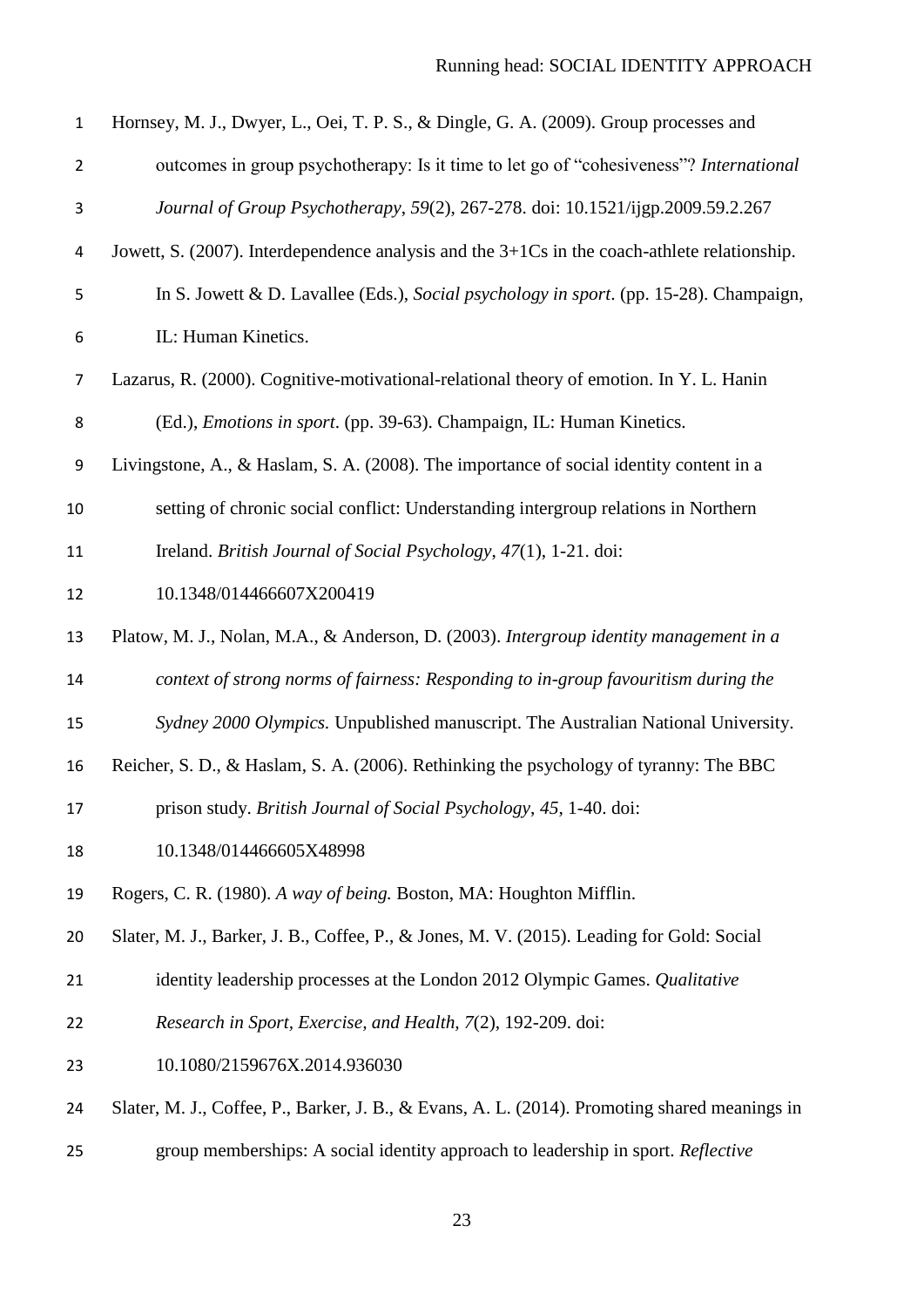- *Practice: International and Multidisciplinary Perspectives, 15*(5), 672-685. doi:
- 10.1080/14623943.2014.944126
- Slater, M. J., Coffee, P., Barker, J. B., Haslam, S. A., & Steffens, N. (under review). Leaders mobilize followers by cultivating a sense of shared social identity content. *European Journal of Social Psychology.*
- Slater, M. J., Evans, A. L., & Barker, J. B. (2013). Using social identities to motivate athletes towards peak performance at the London 2012 Olympic Games: Reflecting for Rio
- 2016. *Reflective Practice: International and Multidisciplinary Perspectives, 14*(5), 672-
- 679. doi: 10.1080/14623943.2013.835725
- Slater, M. J., Evans, A. L., & Turner, M. J. (2015). Implementing a social identity approach for effective change management. *Journal of Change Management.*
- Steffens, N. K., & Haslam, S. A. (2013). Power through 'Us': Leaders' use of we-referencing language predicts election victory. *PLoS ONE, 8*(10), 1-6. doi:
- 10.1371/journal.pone.0077952
- Tajfel, H., & Turner, J. C. (1979). An integrative theory of intergroup conflict. In W. G.
- Austin & S. Worchel (Eds.), *The social psychology of intergroup relations*. (pp. 33-47).
- Monterey, CA: Brooks/Cole.
- Turner, J. C. (1985). Social categorization and the self-concept: A social cognitive theory of
- group behaviour. In E. J. Lawler (Ed.), *Advances in group processes*. (pp. 77-122).
- Greenwich, CT: JAI Press.
- Turner, J. C. (1999). Some current issues in research on social identity and self-categorization
- theories. In N. Ellemers, R. Spears, & B. Doosje (Eds.), *Social identity: Context,*
- *commitment, content*. (pp. 6-34). Oxford: Blackwell.
- Turner, M. J., Slater, M. J., & Barker, J. B. (2015). A commentary on Simon Jenkins' article:
- Winning formula, man management and the inner game: Commonalities of success in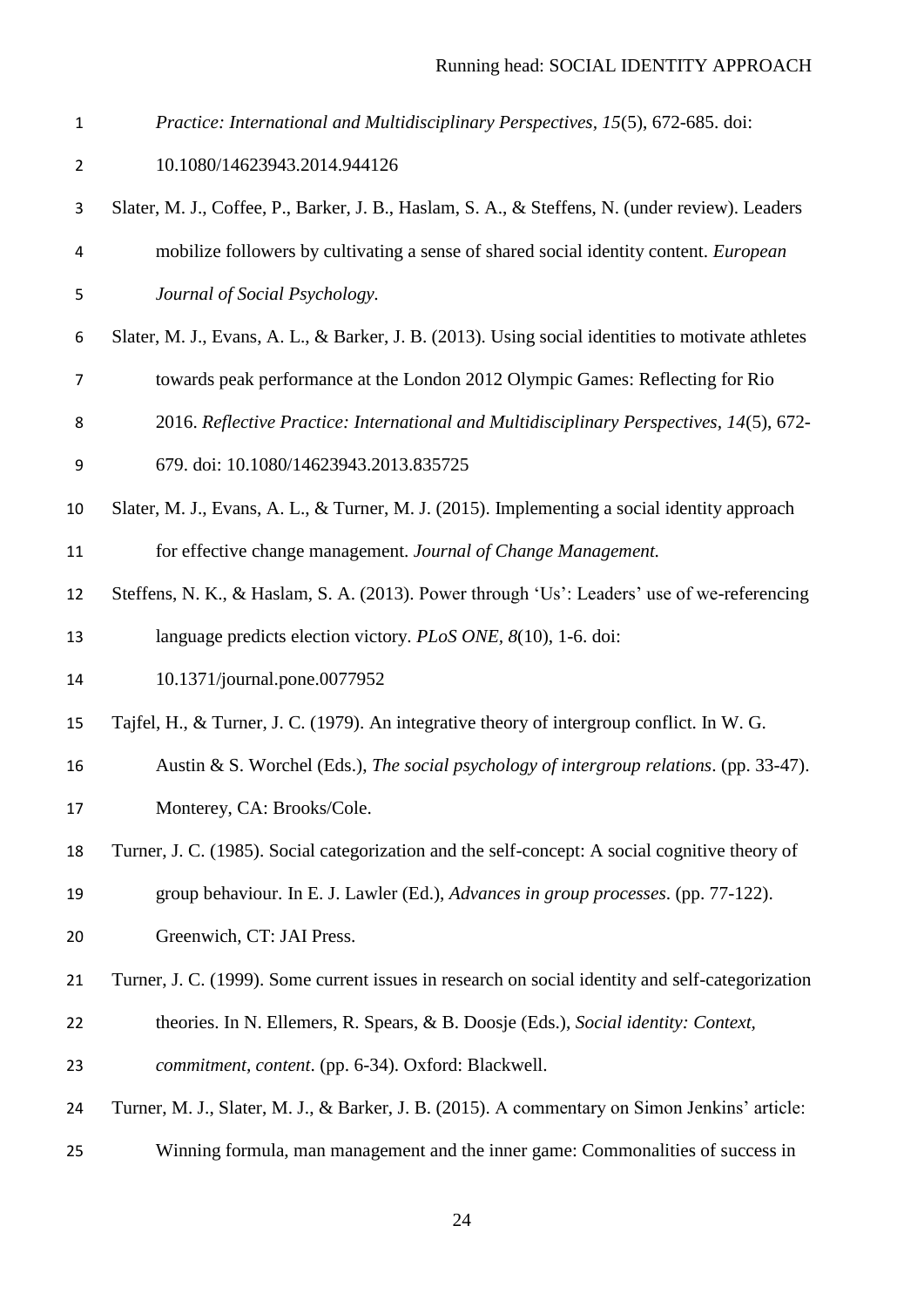| $\mathbf{1}$   | the Ryder Cup and Super Bowl. International Journal of Sports Science and Coaching, |
|----------------|-------------------------------------------------------------------------------------|
| $\overline{2}$ | $10(2+3), 275-279.$                                                                 |
| 3              | van Knippenberg, D. (2000). Work motivation and performance: A social identity      |
| 4              | perspective. Applied Psychology, 49(3), 357-371. doi: 10.1111/1464-0597.00020       |
| 5              | van Knippenberg, D. (2011). Embodying who we are: Leader group prototypicality and  |
| 6              | leadership effectiveness. The Leadership Quarterly, 22, 1078-1091. doi:             |
| $\overline{7}$ | 10.1016/j.leaqua.2011.09.004                                                        |
| 8              |                                                                                     |
| 9              |                                                                                     |
| 10             |                                                                                     |
| 11             |                                                                                     |
|                |                                                                                     |
| 12             |                                                                                     |
| 13             |                                                                                     |
| 14             |                                                                                     |
| 15             |                                                                                     |
| 16             |                                                                                     |
|                |                                                                                     |
| 17             |                                                                                     |
| 18             |                                                                                     |
| 19             |                                                                                     |
|                |                                                                                     |
| 20             |                                                                                     |
| 21             |                                                                                     |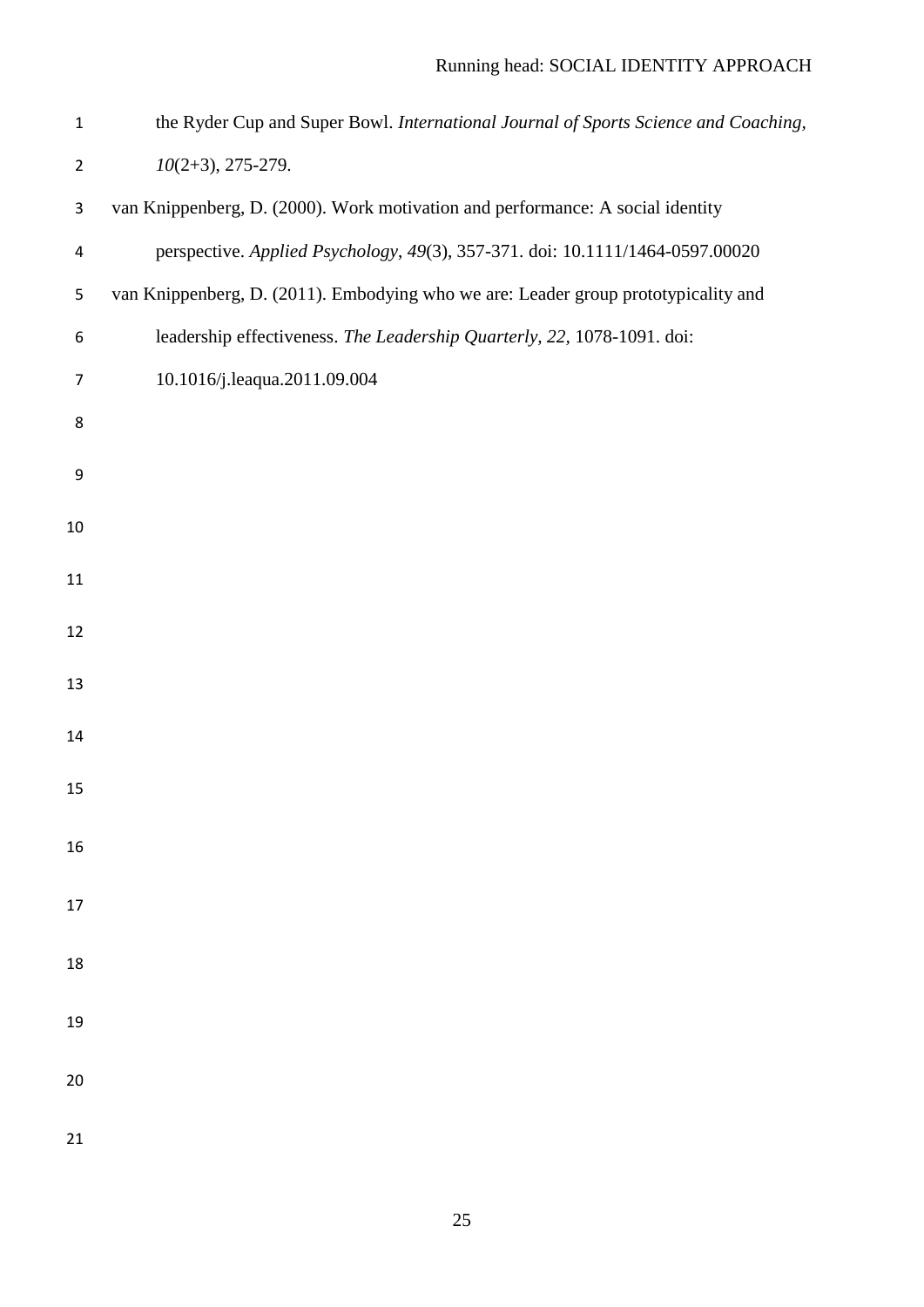**Figure Caption**

*Figure 18.1*. The development of social identities leading to group-oriented behaviour

through the processes of self-categorisation, depersonalisation, and self-stereotyping.